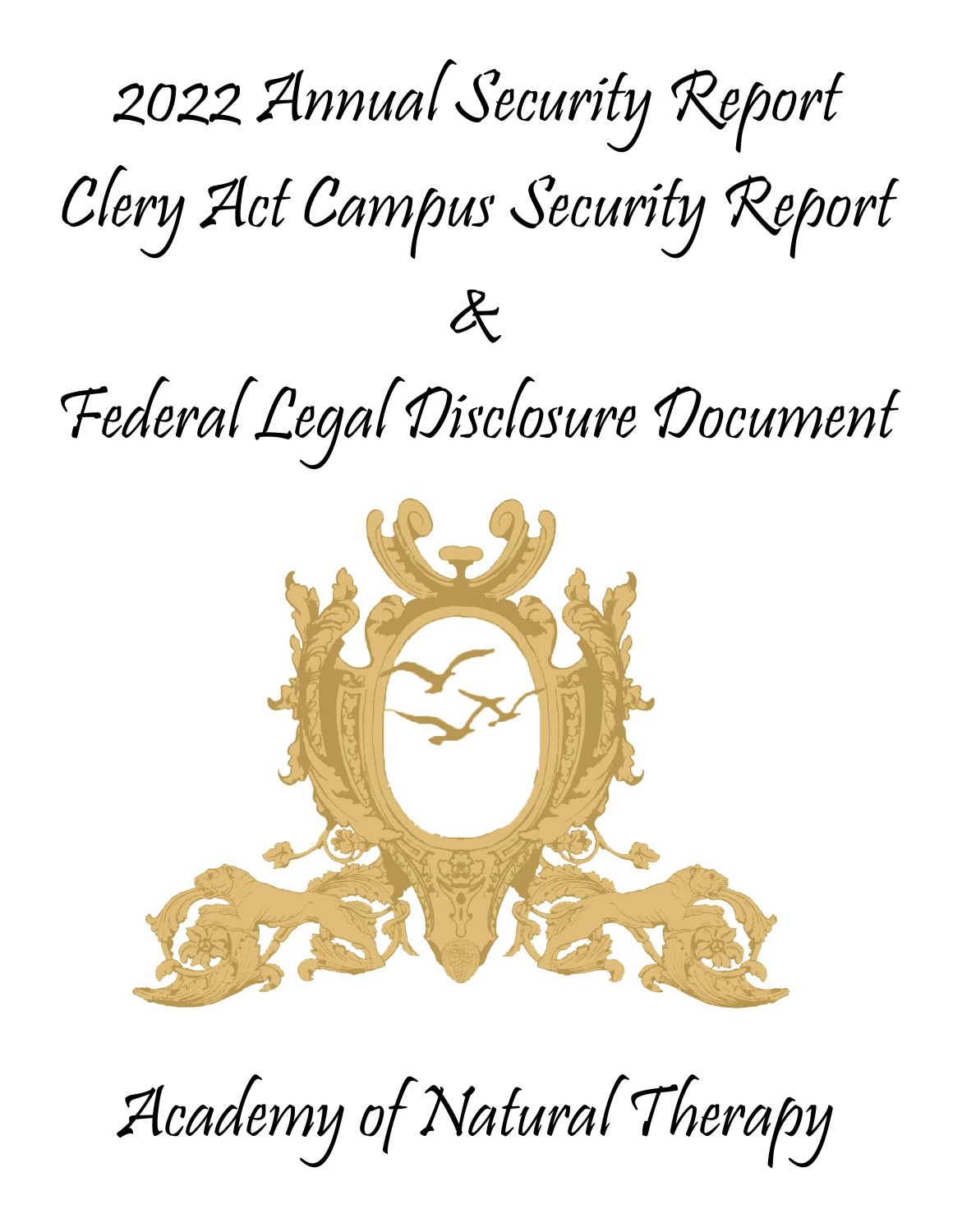# **TABLE OF CONTENTS**

| Emergency Response, Emergency Notification, And Evacuation Procedures 19 |  |
|--------------------------------------------------------------------------|--|
|                                                                          |  |
|                                                                          |  |
|                                                                          |  |
|                                                                          |  |
|                                                                          |  |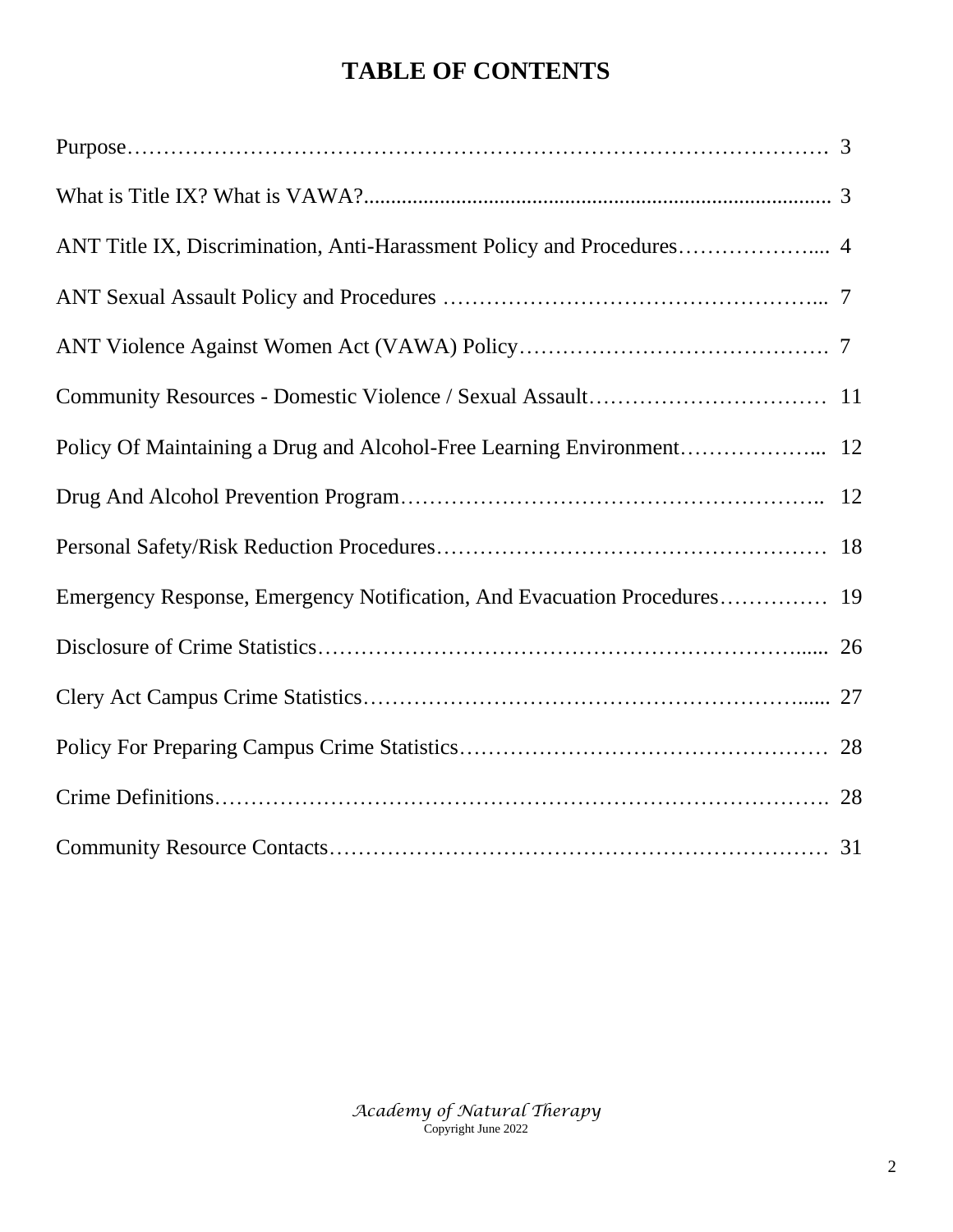### *PURPOSE*

This document is designed to provide you with information concerning your personal safety, to inform you of Academy of Natural Therapy (ANT) policies which help make the campus a safe place, and to comply with Federal law which requires ANT to:

- Inform students and employees of ANT's policies and programs that promote safety and security
- Disclose campus crime data
- Provide suggestions and information that will help minimize the likelihood of becoming a victim of crime whether on the campus or at your home
- Inform victims of sex offenses of their rights
- Notify individuals who report a crime of violence that they have options involving local law enforcement, help if they would like support in contacting local law enforcement, and that they may decline involving law enforcement
- Publicize ANT's drug and alcohol policies
- Provide information concerning ANT's rate of graduation
- Provide written information about victim services that are available

The Academy of Natural Therapy (ANT) is a remarkable place to work and study. However, ANT is not immune from social problems. ANT's safety programs, though effective, are not a substitute for each of our responsibility to practice good safety and security habits. The school maintains a secure facility to the best of our ability and trains staff, faculty, and students to be aware and report immediately any suspicious activity. ANT has two buildings each with a single public entrance. Visitors are required to check in.

The intention of this publication is to provide members of the ANT community with information that will help minimize the likelihood of becoming a victim of crime whether on the campus or at your home. All students are informed about the following campus security procedures and practices at the New Student Orientation.

# *Police Department Authority*

ANT is located in Greeley, Colorado and is under the jurisdiction of the Greeley Police Department.

# *What is Title IX? What is VAWA?*

Title IX of the Education Amendments of 1972 is codified into law in 20 U.S.C. § 1681 and 30 C.F.R. Part 106. This law prohibits Gender Discrimination and provides that "no person in the United States shall, on the basis of sex, be excluded from participation in, be denied the benefits of, or be subjected to discrimination under any educational program or activity receiving federal financial assistance." Gender Discrimination includes, but is not limited to, Sexual Harassment and Sexual Assault.

The Violence Against Women Reauthorization Act of 2013 (VAWA) requires the School to provide a prompt and equitable procedure for resolving complaints of dating violence, domestic violence and stalking.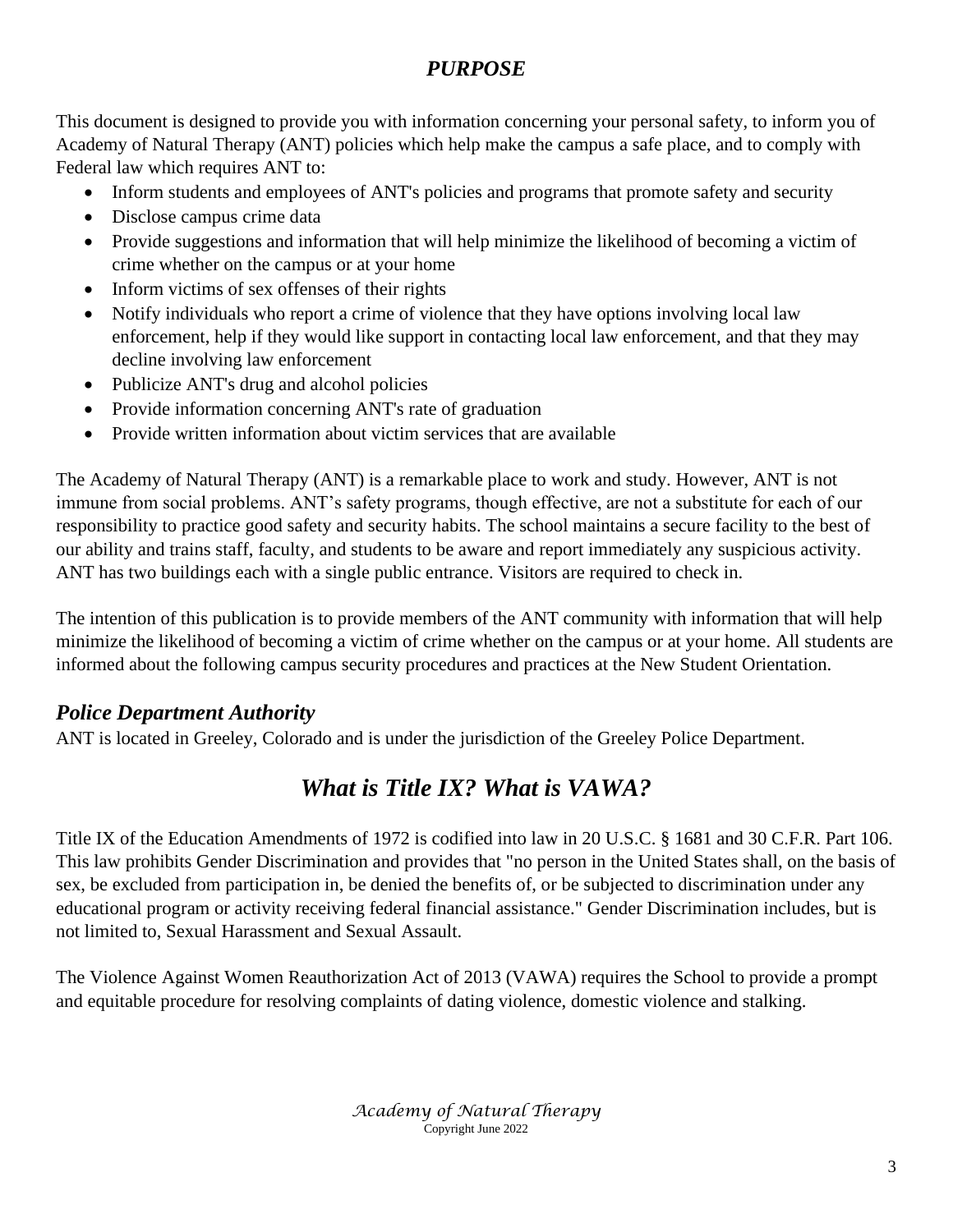If your concern is not a Title IX, VAWA or Discrimination complaint, please refer to the Student Satisfaction and Complaint Procedure in the Student Policy and Procedures Handbook or the Employee Handbook. To file a Title IX, VAWA, or Discrimination complaint, see below.

- Student grievances or Employee grievances
	- o Student/Teacher or Student/Staff or Student/Student misunderstandings -see Student Policy and Procedure Handbook
		- **If the student's concern relates to a potential misunderstanding, it is the hope that both parties** commit to immediate communication with the intent of resolution. If the student remains unsatisfied, the student or employee may provide a verbal or written complaint to the Executive Director. The Executive Director will review the complaint, talk to the relevant parties and provide a response. If still unsatisfied, a student may appeal to the CEO James Mongan (director@natural-therapy.com).
	- o Employee/Employee or Employee/Administration or Employee/Student misunderstandings.
		- If the employee's concern relates to a potential misunderstanding, it is the hope that both parties commit to immediate communication with the intent of resolution. If the employee remains unsatisfied, the employee may provide a verbal or written complaint to the Executive Director. The Executive Director will review the complaint, talk to the relevant parties and provide a response.
- Title IX concerns see reporting procedure below (pg. 9) for:
	- o Unwelcome conduct that is pervasive and severe.
	- o Quid Pro Quo threats
	- o Sexual Assault
- VAWA concerns see reporting procedure below (pg. 9) for:
	- o Sexual violence
	- o Dating violence
	- o Domestic violence
	- o Stalking
- Discrimination/Harassment see reporting procedure below (pg. 9)

# *ANT Title IX, Discrimination, Anti-Harassment Policy and Procedures*

It is the policy of the Academy of Natural Therapy (ANT) to maintain a learning environment that is free from discrimination or harassment because of an individual's race, sex, gender, sexual orientation, gender identity, gender expression, religion, age, color, creed, national or ethnic origin, physical, mental, or sensory disability, marital status, genetic information, and/or status as an honorably discharged veteran or member of the military.

ANT will promptly investigate all complaints, verbal or written, of harassment, sexual harassment or sexual misconduct/violence, take appropriate action to protect individuals from further harassment, and, if it determines that unlawful harassment occurred, appropriately discipline any student, teacher, administrator or other school personnel who is found to have violated this policy, and/or to take other appropriate action reasonably calculated to end the harassment.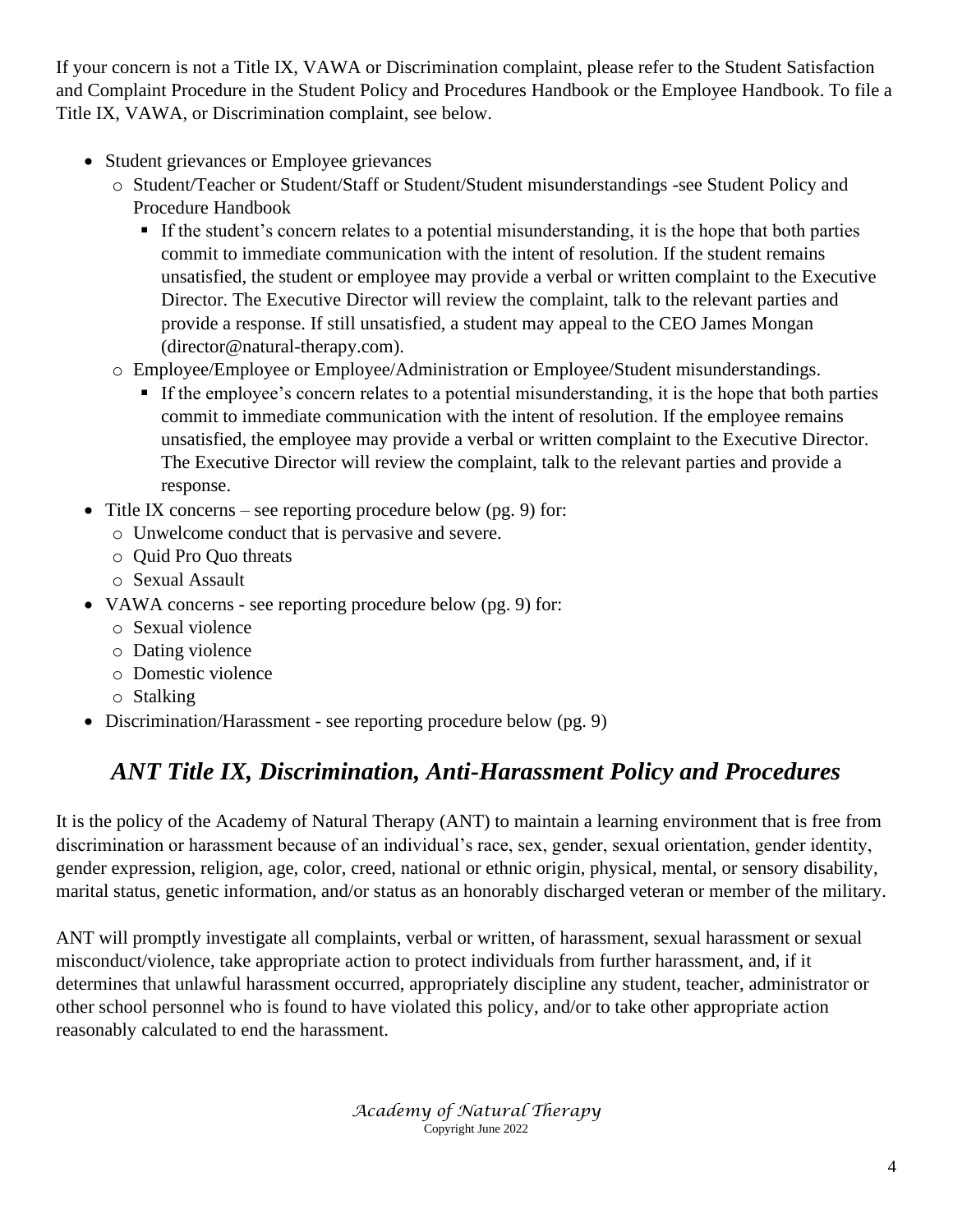ANT is committed to supporting survivors of sexual misconduct, without sacrificing important safeguards to ensure a fair and transparent process and to providing a prompt, effective and unbiased resolution of allegations of discrimination and harassment. The school grievance policies are to be used for complaints of discrimination on the basis of sex as required by Title IX of the Education Amendments of 1972 (34 C.F.R. 106.8(b)). These grievance procedures are also to be used for complaints of discrimination on the basis of disability filed under Section 504 of the Rehabilitation Act of 1973 (34 C.F.R. 104.7(b)), and on the basis of age filed under the Age Discrimination Act of 1975 (C.F.R. 110.25(b)).

As a member of the school community, you have the right to file complaints of discrimination and harassment. Complaint investigations will be conducted in a respectful, transparent and unbiased manner consistent with ANT policies and procedures.

All members of the ANT community are expected to comply with the terms and conditions of this policy and to take appropriate measures to ensure that prohibited conduct does not occur. Disciplinary action, up to and including dismissal from the school with no opportunity for readmission, will be taken against any student who is in violation of this policy.

### *Forms of Harassment*

Forms of harassment may include but are not limited to:

- Verbal: sexual innuendos, racial or sexual epithets, slurs, off-color jokes, propositions, threats, or suggestive/insulting sounds
- Non-Verbal: derogatory cartoons or drawings, suggestive photos, pictures, objects, or gestures
- Physical: any unwanted physical contact (including touching outside the context of a supervised massage school setting), physical interference, or assault
- Other: making threats or reprisals of any kind for any reason

### *What to do if you believe you have been a victim of harassment or discrimination*

- Do not remain silent. Tell the harasser that you find their conduct offensive and unwelcome and that you want the conduct to stop immediately.
- You may find it helpful to keep a log of all incidents detailing the date, time, place and all individuals involved including any witnesses to the incident.

Harassment of any type will not be tolerated. If a student or employee becomes aware of any behavior that may constitute harassment, it is the responsibility of that person to report such conduct:

- Students should notify the Executive Director (Jennifer Mongan) or any member of the administration.
- Employees should notify the Executive Director.

### *Sexual Harassment (Title IX)*

Sexual harassment does not refer to behavior or occasional compliments of a socially acceptable nature. Sexual harassment refers to a behavior that is unwelcome, whether those involved are in a subordinate-supervisory relationship, faculty-student relationship, employee-student relationship, student-student relationship, or employee-employee relationship. Sexual advances, requests for sexual favors, or other verbal or physical conduct of a sexual nature constitute sexual harassment when they are: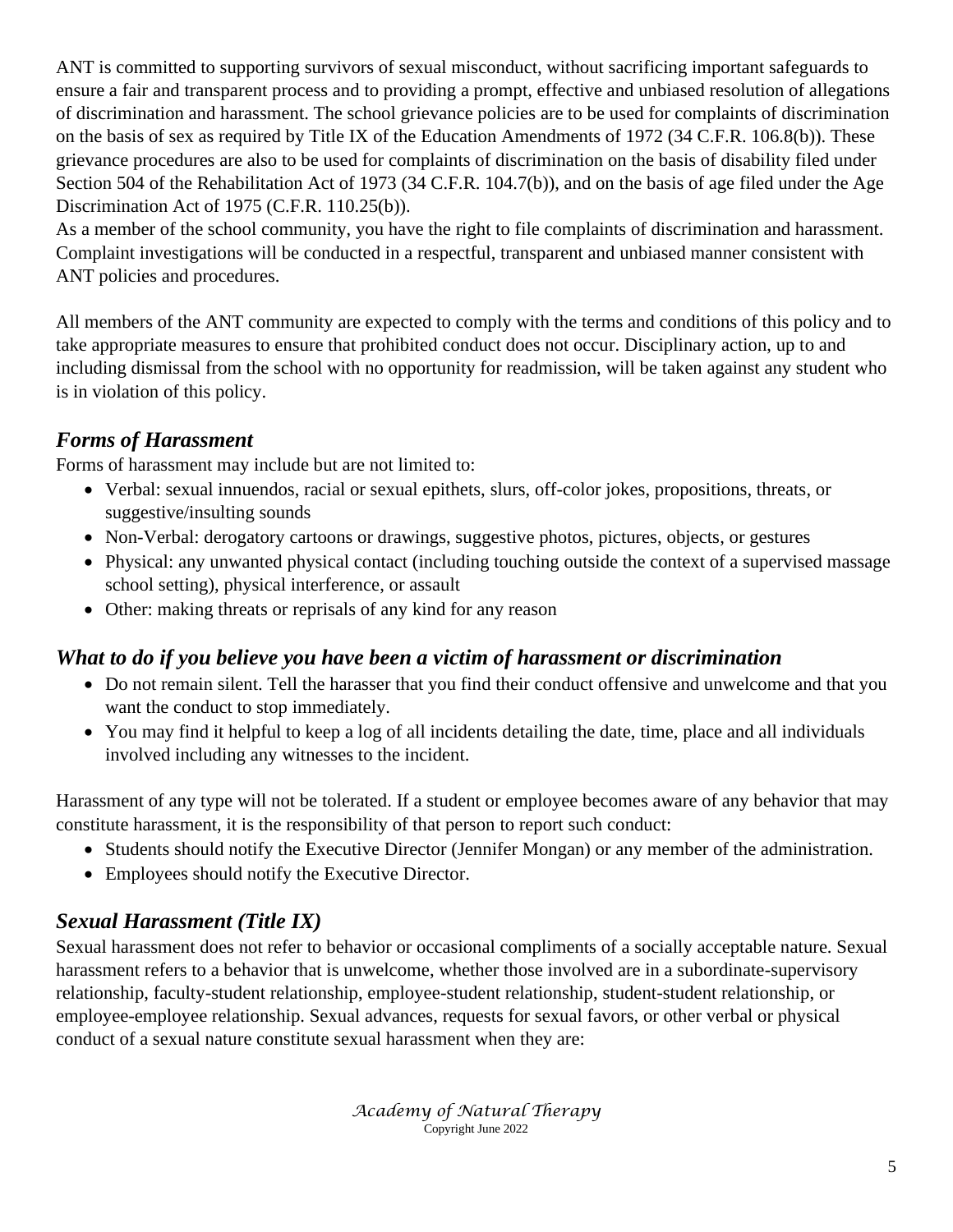- Unwelcome Conduct: Harassment that is pervasive and severe enough that it has the purpose or effect of interfering with the student/employee's performance or creating an environment which is intimidating, hostile or offensive to the student/employee.
- a Quid Pro Quo: in which an employee threatens or suggests, either directly or indirectly, that a student's refusal to submit to sexual advances will adversely affect the student's grades, progress, evaluations, advancement, or any other aspect of academics.
- Sexual Assault: Sexual violence and Physical assault of a sexual nature. See ANT Sexual Assault Policies and Procedures on page 7.

Examples of conduct which constitute sexual harassment include but are not limited to:

- Sexual advances
- Graffiti or displays of images of a sexual nature
- Sexual gestures
- Sexual or dirty jokes
- Unwanted, offensive, and/or uninvited comments about another's physical appearance
- Persistent attempts to change a professional relationship into an amorous relationship
- Touching one's own self sexually or talking about one's sexual activity in front of others
- Spreading rumors about or rating others as to sexual activity or performance
- Other unwelcome sexual behavior or words, including demands for sexual favors, when accompanied by implied or overt threats concerning an individual's educational or work status or implied or overt promises of preferential treatment
- Videotaping or photographing someone without their consent
- Any of the above carried out via internet, social media, or other forms of correspondence
- Touching, patting, grabbing, or pinching another person's intimate parts, whether that person is of the same sex or the opposite sex
- Unwelcome, unnecessary, sexually motivated, or inappropriate patting, pinching or physical contact. This prohibition does not preclude legitimate, non-sexual physical conduct such as the use of necessary restraints to avoid physical harm to persons or property, conduct such as a consoling hug, or demonstration of massage techniques, correction of body mechanics, and massage exchanges.
- Sexual assault: Coercing, forcing, or attempting to coerce or force sexual intercourse or a sexual act on another. See ANT Sexual Assault Policies and Procedures on page 7.
- Acts of voyeurism or deliberate attempts to invade another's privacy.

Note: Students, teachers, faculty, and others should enjoy free speech and academic freedom protections even when speech or expression is accidentally offensive. As a massage school, we understand that creating professional therapeutic relationships, with trust and safety, is a learned skill and intention that requires a larger commitment to caring, gentle, non-offensive speech, interactions, and behaviors.

### *Hate Crimes*

Hate crimes are defined as a bias, bullying, harassment, verbal abuse, or violent act that occurs when a perpetrator targets a victim because of membership or affiliation in a certain group. Such groups may include, but are not limited to ethnicity, gender identity, gender expression, nationality, physical, mental, or sensory disability, religion, sexual orientation and/or status as a veteran or member of the military. While discrimination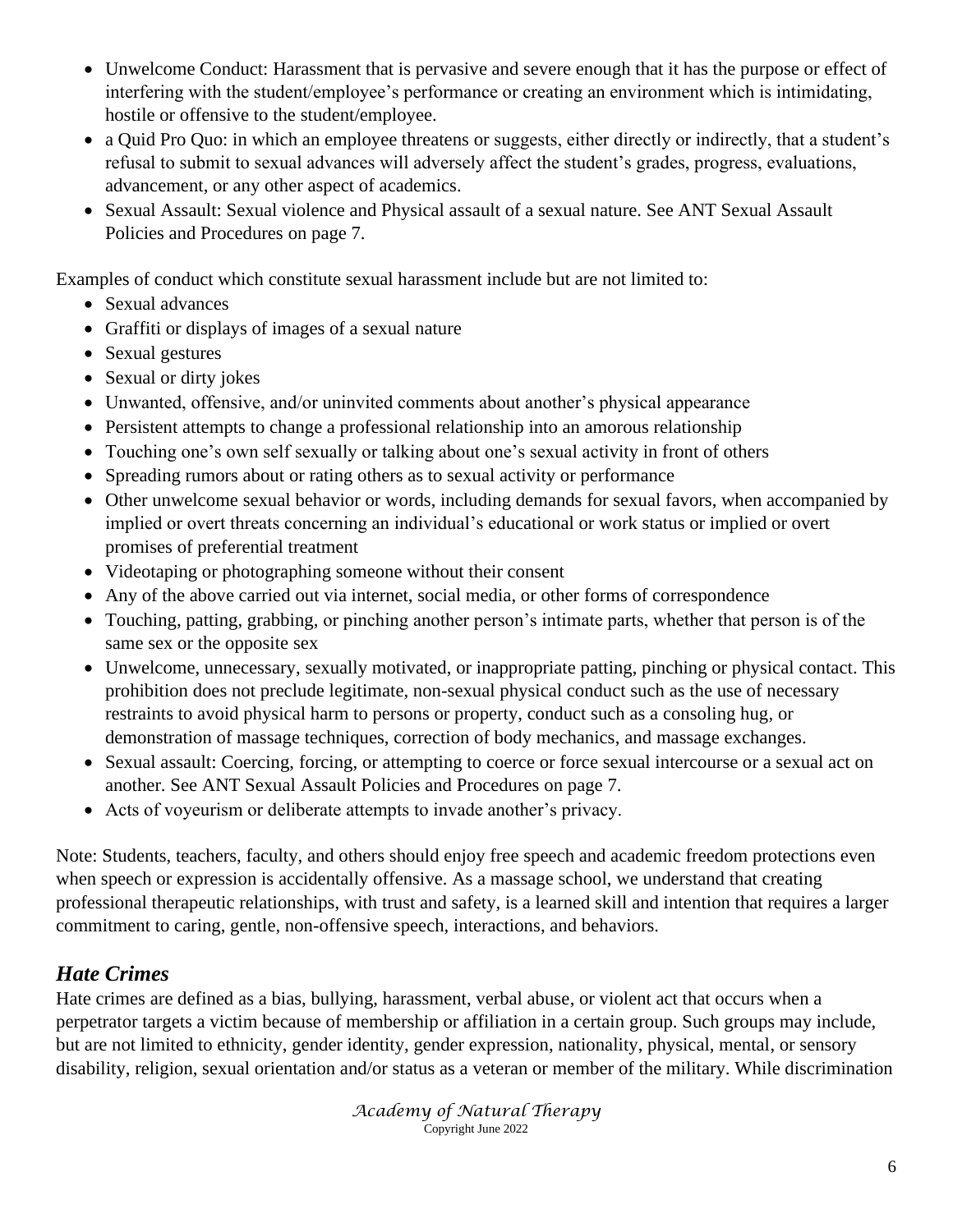based on these factors may be distinguished from sexual harassment, this type of conduct may contribute to the creation of a hostile work or academic environment.

### *Gender Identity, Gender Expression, or Sexual Orientation Discrimination*

Harassment that is not sexual in nature but is based on gender, gender identity, gender expression, sex or gender stereotyping, or sexual orientation is also prohibited as part of ANT's nondiscrimination policy when it denies or limits a person's ability to participate or benefit from the school's educational programs, employment or services. While discrimination based on these factors may be distinguished from sexual harassment, this type of discrimination may contribute to the creation of a hostile work or academic environment.

# *ANT Sexual Assault Policy and Procedures*

In the event of a sexual offense, students should contact 911 immediately and contact either the Executive Director or other available school authority. For proof of a criminal offense, it is extremely important to preserve any evidence.

- Students may request assistance from the Executive Director in calling 911.
- Students may decline to notify 911 and will continue to receive support from ANT.

In the event an individual wishes to find counseling services for victims of sexual assault, they should contact the Executive Director/VAWA coordinator. For a listing of resources, please see the Community Resource Contacts on page 11. If the victim is in need of a change in class or schedule due to the assault, the victim should make a request to the Executive Director. Every effort will be made to accommodate this request. The student will be notified of the options.

In the event of a school disciplinary action in cases of an alleged sexual offense:

- Both the complainant and the respondent are entitled to the same opportunities to have an advisor present during an investigation or hearing and,
- Both the complainant and the respondent must be informed of the outcome of any school investigation or hearing brought alleging a sexual offense.

# *ANT Violence Against Women Act (VAWA) Policy*

Everyone at the Academy of Natural Therapy has the right to feel respected and safe. The Academy of Natural Therapy wishes to provide a school environment that is safe, conducive to learning, and free from harassment, exploitation, or intimidation.

ANT prohibits sexual harassment and sexual violence. Such behavior violates both the law and the ANT Student and Employee Code of Conduct. The school will respond promptly and efficiently to reports of sexual harassment and sexual violence and will take appropriate action to prevent, to correct, and when necessary, discipline behavior that constitutes sexual harassment and/or sexual violence, or otherwise violates the Violence Against Women Act (herein referred to as the "VAWA Policy").

This policy in its entirety, provides a written explanation of available rights and options, including procedures to follow, when the school receives a report that a student or employee has been a victim of domestic violence, dating violence, sexual assault, or stalking, whether the offense occurred on or off the school property or in connection with any school sponsored event.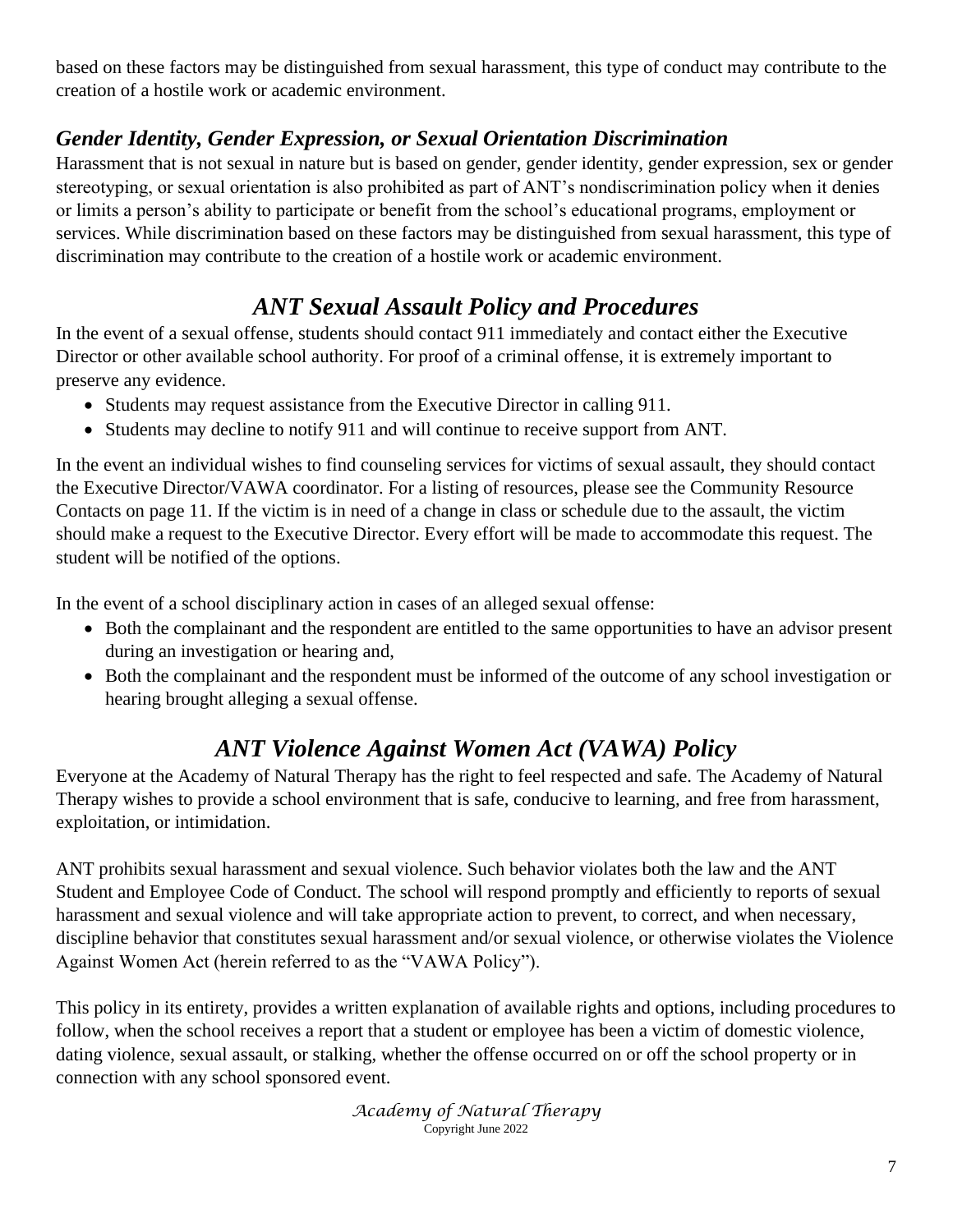### *Scope of Policy*

This VAWA policy applies to all ANT employees and students.

Prohibited Acts and Definitions: In compliance with VAWA, the Academy of Natural Therapy prohibits sexual harassment, domestic violence, sexual assault, stalking and other acts as defined below:

- Sexual Harassment is defined as unwelcome sexual advances, requests for sexual favors and other verbal, non-verbal, or physical conduct of a sexual nature. Sexual harassment is conduct that explicitly or implicitly affects a person's employment, or education, or interferes with a person's work or educational performance or creates an environment such that a reasonable person would find the conduct intimidating, hostile, or offensive. Sexual Harassment may include incidents between any member of the ANT community, including faculty, staff or students. Sexual harassment may occur in hierarchical relationships, between peers, or between individuals of the same or opposite sex. In order to determine whether the reported conduct constitutes sexual harassment, consideration will be given to the totality of the circumstances, including the context in which the conduct occurred.
- Sexual Violence is defined as physical, sexual acts without the consent of the other person or when the other person is unable to consent to the activity. Sexual violence includes sexual assault, rape, battery, and sexual coercion, domestic violence, dating violence and stalking.
- Domestic Violence is defined as any felony or misdemeanor crime committed by a current or former spouse of the victim; person the victim has a child with; an individual who cohabitates, or has lived with the victim as a spouse, or a person similarly situated to a spouse; and any other person committing an act against an adult or youth who is protected from that person's acts under the domestic or family violence laws of the jurisdiction.
- Dating Violence is defined as violence committed by a person who has been in a social relationship of a romantic or intimate nature with the victim (based on the length and type of relationship and frequency of interaction).
- Stalking is defined as engaging in conduct directed at a specific person that would cause a reasonable person to (a) fear for their safety or the safety of others; or (b) suffer substantial emotional distress.
- Consent is informed. Consent is an affirmative, unambiguous, and conscious decision by each participant to engage in mutually agreed-upon sexual activity. Consent is voluntary. It must be given without coercion, force, threats, or intimidation. Consent means positive cooperation in the act or expression of intent to engage in the act pursuant to exercising free will. Consent to some form of sexual activity does not imply consent to other forms of sexual activity. Consent to sexual activity on one occasion is not consent to engage in sexual activity on another occasion. A current or previous social or sexual relationship, by itself, is not sufficient to constitute consent. Consent must be on going and may be revoked at any time. Once consent is withdrawn, the activity must stop immediately. Consent cannot be given when the person is incapacitated or coming in and out of consciousness, under the threat of violence, bodily injury, or other forms of coercion.
- Incapacitation is defined as the physical and/or mental inability to make informed, rational judgments. States of incapacitation include, but are not limited to, unconsciousness, sleep, and blackouts. Where drugs or alcohol are involved, incapacitation is defined with consideration to how the substance consumed affects a person's decision-making capacity, awareness of consequences, and ability to make fully informed judgments. Either party being intoxicated by drugs or alcohol does not diminish one's responsibility to obtain consent.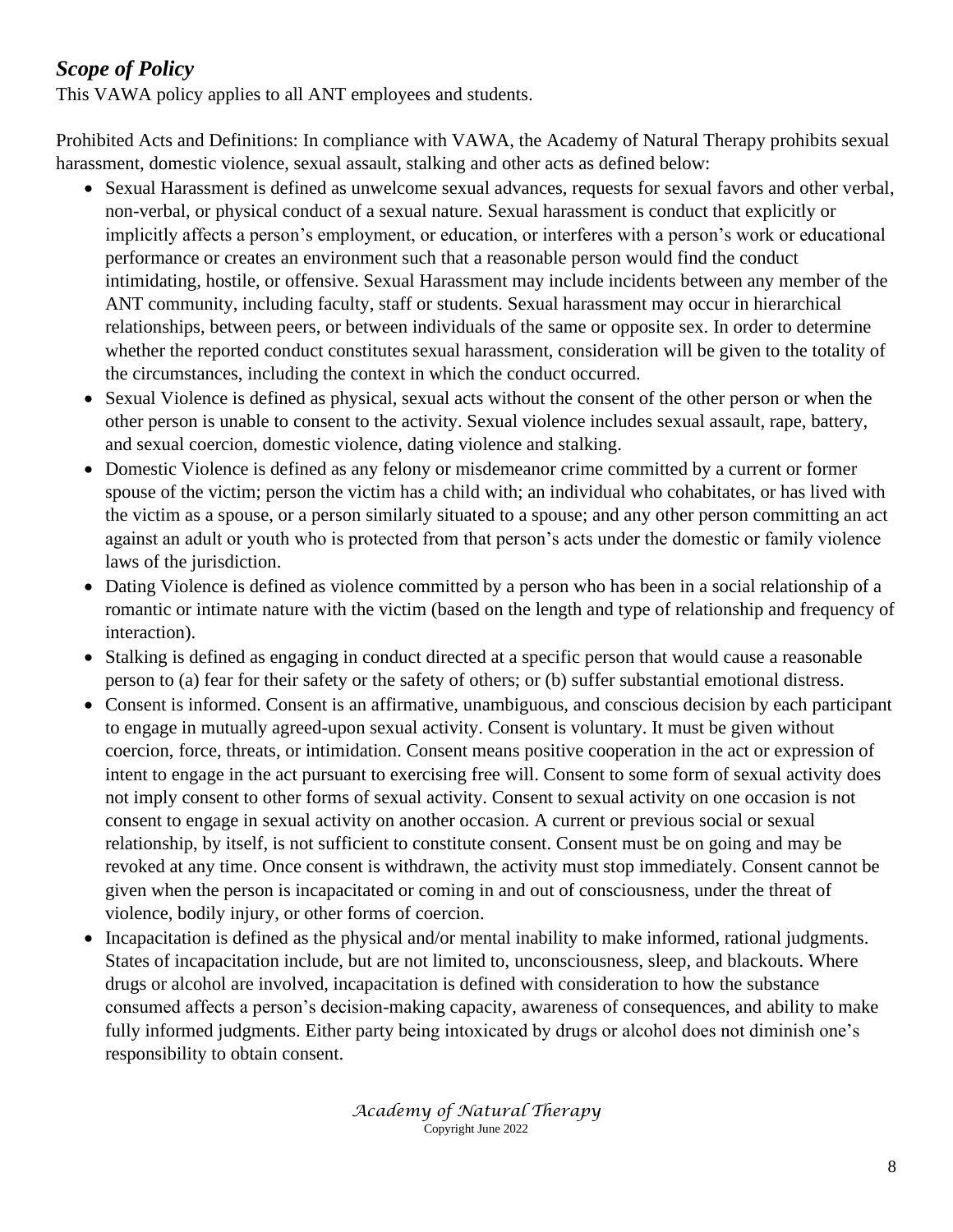### *Reporting*

Reports of conduct that may constitute a violation of VAWA, Title IX, Discrimination, Harassment or Hate crimes may be made to Executive Director Jennifer Mongan or any other member of administration. All incidents should be reported even if a significant time has passed. Reports should be brought forward as soon as possible after the alleged conduct occurs. Prompt reporting will better enable the school to respond, determine the issues, and provide an appropriate resolution and/or action. However, delaying a report may impede the school's ability to conduct an investigation and/or to take appropriate remedial actions.

Please be advised that conversations with fellow students, friends or outside confidential sources are not VAWA or Title IX reporting and will additionally require you to speak with the VAWA or Title IX coordinators listed in this policy. See the confidentiality section on page 11.

### *Filing a Complaint for Title IX, VAWA, Discrimination, Harassment, Hate Crimes*

To file a complaint: Executive Director Jennifer Mongan – (970) 302-7006, [mongan@natural-therapy.com](mailto:mongan@natural-therapy.com)

### *Title IX and VAWA formal complaints*

Formal complaint:

- A Title IX formal complaint is a document filed by a complainant or signed by the Title IX Coordinator.
- A VAWA formal complaint is a document filed by a complainant or signed by the VAWA Coordinator.

# *Title IX, VAWA formal complaint Timeline*

- ANT will acknowledge receipt of the complaint in writing within (3) three business days.
- The investigation/hearing part of the process will be completed within thirty (30) business days from the date of the written acknowledgment of receipt of the complaint unless circumstances demand that an extension be granted by the Executive Director.
- The school will issue a written statement of the findings of the investigation within fourteen (14) business days of the completion of the investigation/hearing. The Findings Statement will be sent to the Complainant and Respondent via certified mail with return receipt through the U.S. Postal System.
- Appeals of investigation/hearing outcomes/decisions may be submitted within five (5) business days after date of written receipt of the decision.

### *Investigation and Hearing for a formal Title IX or VAWA complaint*

- ANT will provide an equally prompt, transparent and unbiased investigation to both the complainant (individual who is alleged to be the victim of the conduct) and the respondent (an individual who has been reported to be the perpetrator of the conduct).
- During the investigation, the school will objectively gather any and all evidence, review all school policies, speak with faculty, staff and/or students and respond to the initial complainant and the respondent. Any evidence gathered will be available to either party upon request.
- ANT will provide a live (in-person or virtual) hearing with cross-examination that will be recorded and will notify the complainant and respondent in writing of the date of the hearing.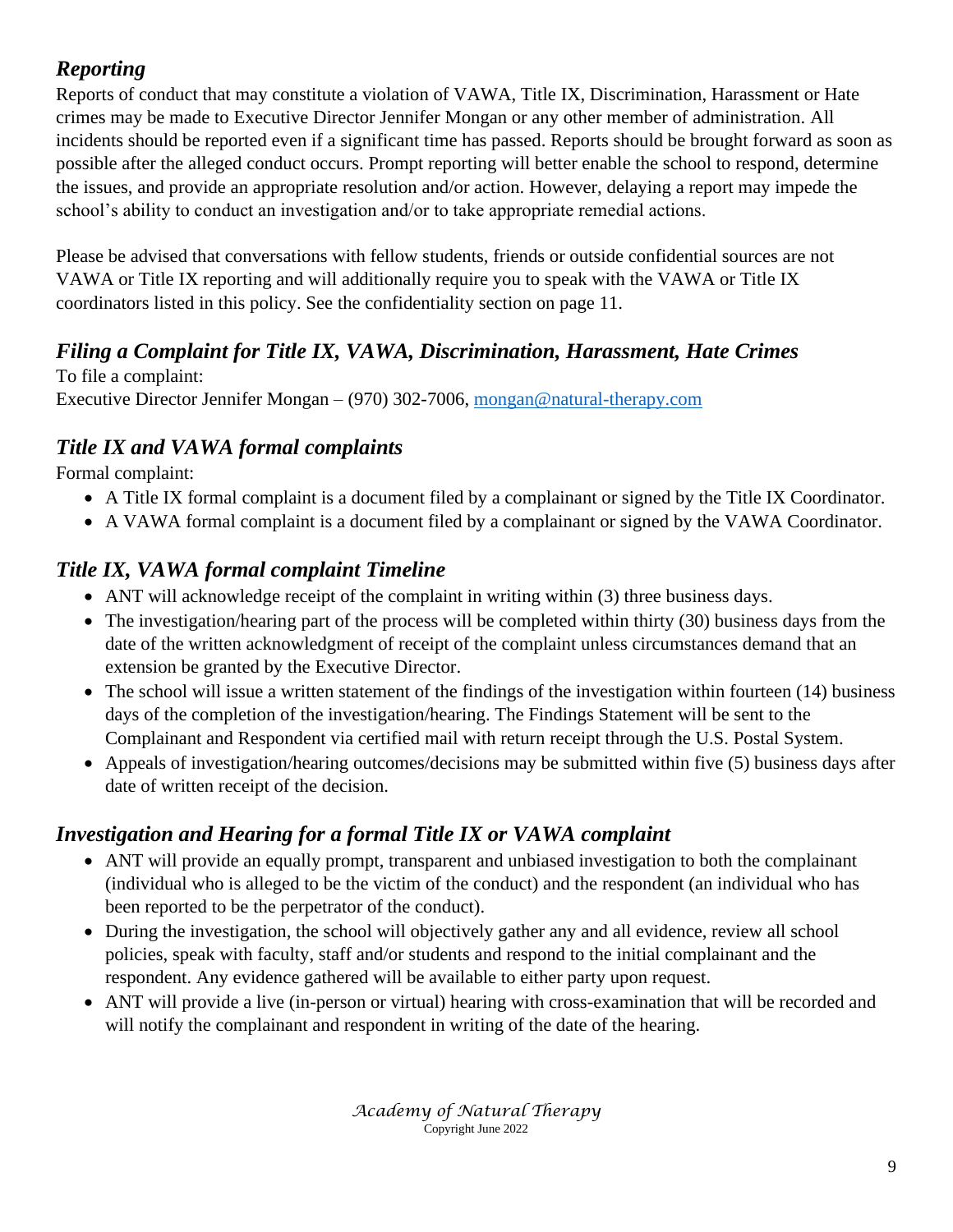- Both the complainant and respondent have equal opportunities for an advisor of their choice to be present at any meeting or interview and at the hearing. If either the respondent or complainant do not have an advisor for the hearing, the school will provide one free of charge.
- At the hearing, the advisors (only) will have the opportunity to ask (approved) questions for crossexaminations.
- Advisors provided by the school (as needed) and investigation/hearing decision makers will be chosen based on being free of conflict of interest and being unbiased.
- Decisions will be made based on Preponderance of Evidence standard.
- Investigations and hearings will follow the requirements in Title IX and VAWA rule.

### *Decision (Findings) and Response*

- The school will issue a written statement of the findings of the investigation within fourteen (14) days of the completion of the investigation. The Findings Statement will be sent to the Complainant and Respondent via certified mail with return receipt through the U.S. Postal System.
- The Findings Statement will include a determination as to whether any Title IX or VAWA violations took place and will include any supportive measures for the complainant and any appropriate remedy or disciplinary actions for the respondent up to and including dismissal from the school. Disciplinary actions shall be determined on a case-by-case basis. Disciplinary decisions that affect a student or students shall be made in accordance with the terms of the ANT Student Code of Conduct found in the school's Student Policies and Procedures and Employee handbooks.
	- o Supportive Measures: Students/employees have the right to request these protective measures, if they can be reasonably accommodated, whether or not notification to law enforcement has been made or if the investigation/hearing outcome has yet to be determined. Possible supportive measures that may be requested by the respondent: change of schedule, leave of absence (LOA), withdrawal with ability to return without penalties, no contact orders for the respondent.
	- o Disciplinary Actions for Students: Possible remedies/disciplinary actions for student respondent include probation, interim measures (suspension, leave of absence, no contact orders, altered schedule, or any measures the school deems necessary to protect the safety of the ANT community), or dismissal with or without ability to reapply.
	- o Disciplinary actions for employees: Possible remedies/disciplinary actions for employees for violations of Title IX or VAWA Policy may include, but are not limited to: probation, paid/unpaid suspension from work, altered work schedule, training or counseling specific to the offense, or termination with or without the opportunity to re-apply for future employment.
- The final decision for any disciplinary action taken will be made by the Executive Director.

### *Appeals of investigation/hearing outcomes/decisions*

• Appeals of investigation/hearing outcomes/decisions may be submitted within five (5) business days after date of written receipt of the decision. Granting an appeal will be based on the ability to demonstrate any procedural irregularities, new evidence, or conflicts of interest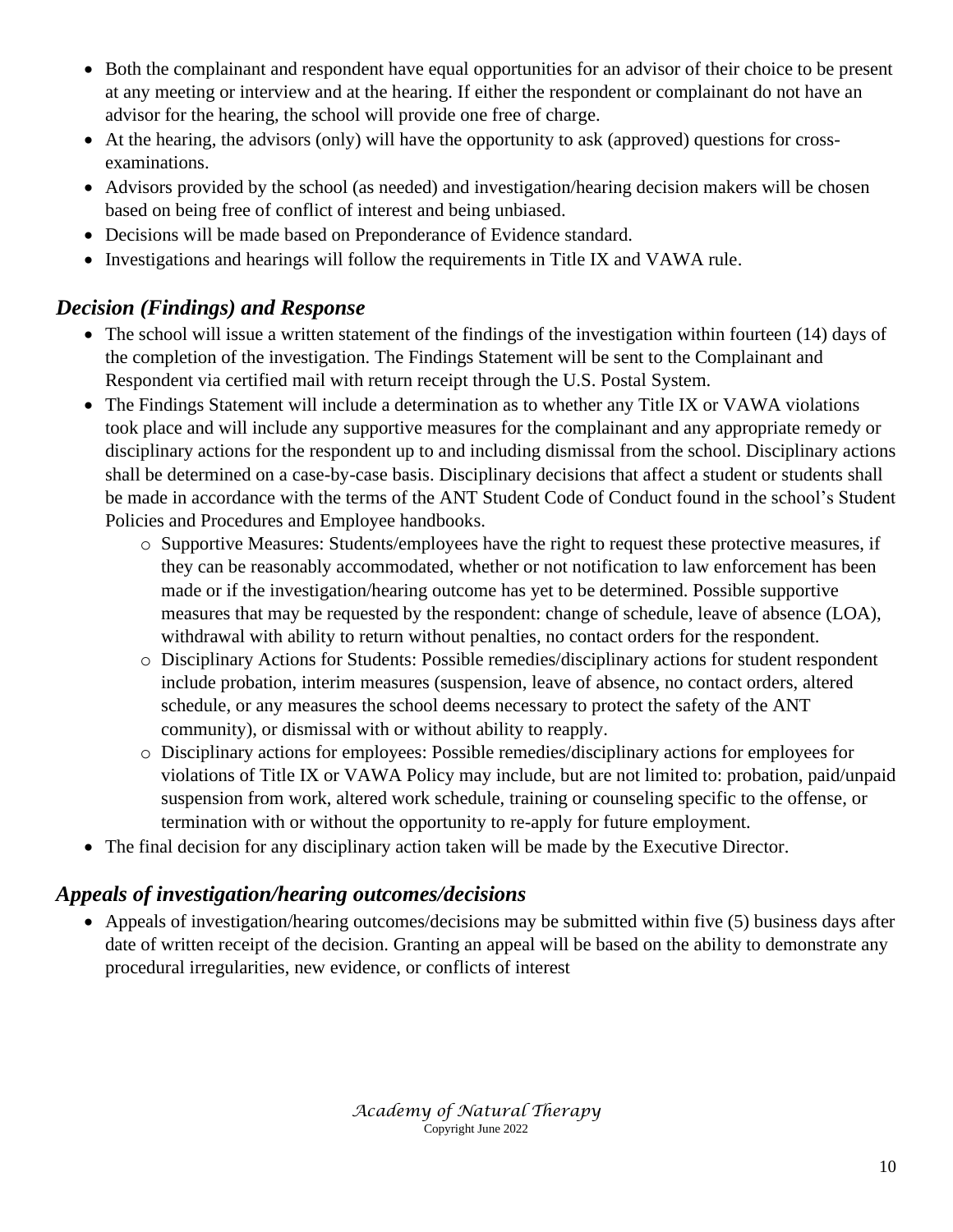### *Retaliation*

ANT strictly prohibits, and will not tolerate, reprisals against any individual due to the participation in this process. A claim of retaliation shall be treated as a separate allegation of discrimination. The Academy of Natural Therapy prohibits retaliation against a person who reports any form of discrimination, act of violence or harassment as defined in the school's Title IX or VAWA Policy. Additionally, retaliation is strictly prohibited against someone who assists another person with a complaint or a person who participates in the investigation and/or resolution of a complaint. Retaliation includes, but is not limited to threats, intimidation, and/or adverse actions related to employment or education.

### *Confidentiality*

The Academy of Natural Therapy shall protect the privacy of individuals involved in a report of any Title IX or VAWA violations in accordance with the Title IX rules, the VAWA rules, and the Family Educational Rights to Privacy Act (FERPA), Colorado Law, and ANT policies.

A report of violations such as these may result in the gathering of extremely sensitive information about individuals in the school community. While such information is considered confidential, the school's obligations in accordance with FERPA may require ANT to release personal information to appropriate officials due to a subpoena or judicial order. FERPA also permits disclosure to the complainant the results of a disciplinary proceeding against the respondent, regardless of whether or not the school determined that a violation was committed.

Information regarding disciplinary action taken against the respondent shall not be disclosed except to the complainant without the respondent's consent, unless permitted by law, or unless it is necessary to ensure compliance with the safety of individuals.

### *Sex Offense Prevention*

The Academy of Natural Therapy is dedicated to creating a safe environment for all members of the ANT community. To assist in this goal, ANT dedicates a bulletin board outside Deb Todd's classroom as the Sex Offense Prevention and Safety board with on-going campaigns and information. ANT discusses sexual assault prevention and safety issues specific to the massage therapy community throughout the classes in our Massage Therapy Program. Please also see the resources on the next pages.

### *Community Resources - Domestic Violence / Sexual Assault 24-Hour Domestic Violence, Crisis Lines, and Shelters*

National Domestic Violence Hotline...................(800) 799-SAFE or TTY (800) 787-3224 [https://www.thehotline.org](https://www.thehotline.org/)

"Operating around the clock, seven days a week, confidential and free of cost, the National Domestic Violence Hotline provides lifesaving tools and immediate support to enable victims to find safety and live lives free of abuse." Visit [www.loveisrespect.org](http://www.loveisrespect.org/) to learn what is considered abuse and how to create a personalized safety plan.

Colorado Crisis Services (Crisis Hotline)……………………………….... (844) 493-8255 928 12<sup>th</sup> St, Greeley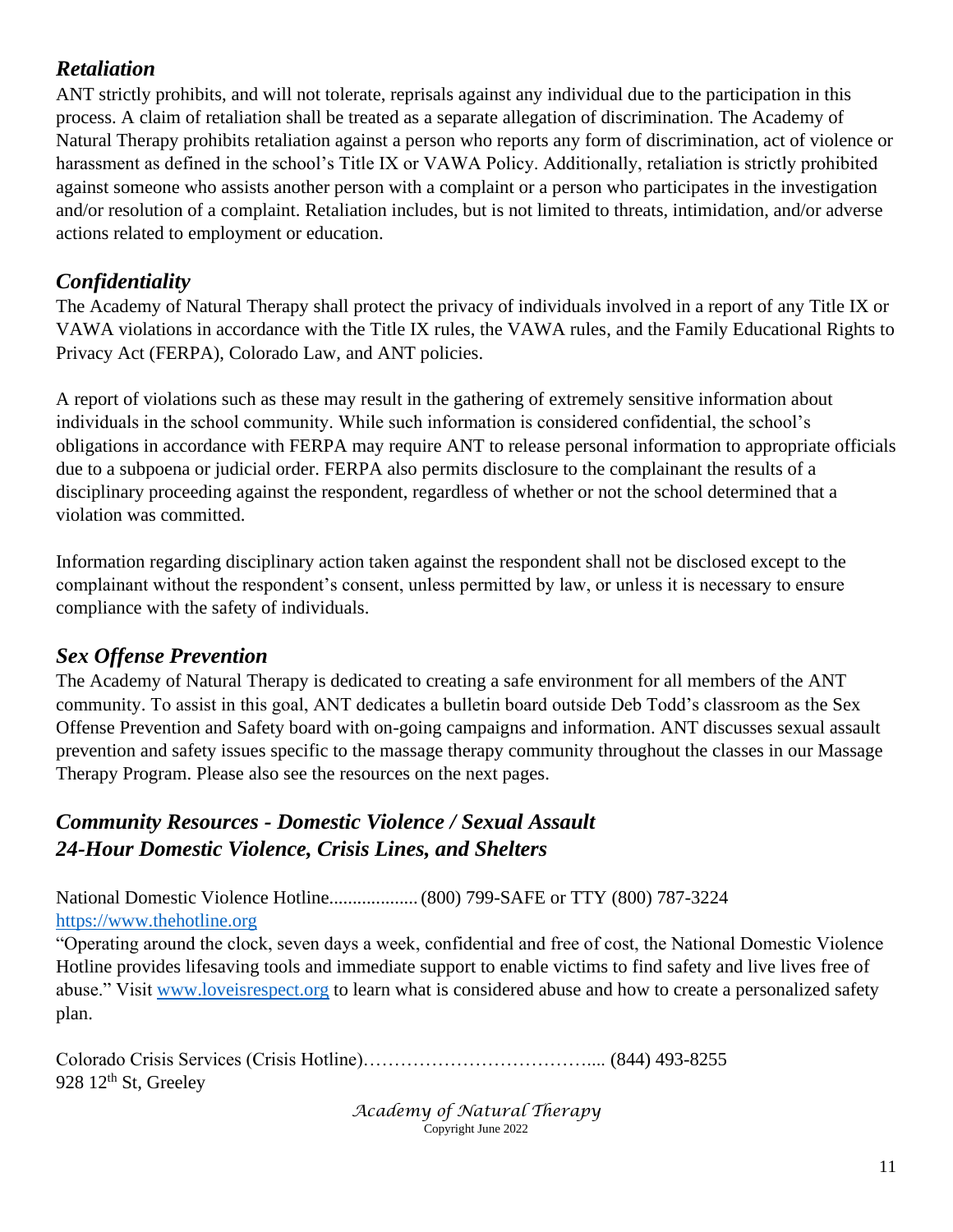#### [www.coloradocrisisservices.org](http://www.coloradocrisisservices.org/)

"Also has online support and walk-in locations. For call, text, or walk-in, they provide 24/7 free confidential and immediate support for whatever crisis you may be going through."

| RAINN (Rape, Abuse & Incest National Network)                                                             |
|-----------------------------------------------------------------------------------------------------------|
|                                                                                                           |
| Online hotline: https://ohl.rainn.org/online                                                              |
| Anti-sexual assault organization that provides a 24-hour phone or online hotline with programs to prevent |
| sexual violence helps victims.                                                                            |
| Sexual Assault Victim Advocate (SAVA) Center                                                              |
|                                                                                                           |
|                                                                                                           |
| www.savacenter.org                                                                                        |
| Medical & Legal Advocacy, Therapy, Support Groups                                                         |
| A Woman's Place                                                                                           |
|                                                                                                           |
|                                                                                                           |
| www.awpdv.org                                                                                             |

Safe Shelter, Safety Planning, Victim Advocacy, Case Management, Legal Advocacy, Counseling

# *Policy Of Maintaining a Drug and Alcohol-Free Learning Environment*

Performing Massage Therapy under the influence of drugs (over the counter, prescription, illegal, and medical/recreational marijuana) and/or alcohol may impair your judgment, focus, and ability to create a safe and therapeutic environment. Students performing Massage Therapy while under the influence risk Probation/Suspension/Dismissal or the ability to become a Licensed Massage Therapist. The Academy of Natural Therapy Drug and Alcohol policy requires that students refrain from drug and/or alcohol use a **minimum of 12 hours** prior to giving or receiving massage and bodywork (this includes prescription narcotics, illegal drugs, and medical/recreational marijuana).

Regarding the Drug and Alcohol Policy, ANT is required to follow Federal Law. As such, students are not allowed to use, possess, carry, or distribute recreational or medical marijuana on the school property (including in the building, parking lot, or in cars). All members of the ANT community are hereby notified that the unlawful possession or use of illegal drugs, and possession of medical/recreational marijuana and alcohol is prohibited anywhere on school campus.

This institution is in compliance with the Drug Free Schools and Communities Act of 1989 (Public Law 101- 226). All students and employees should refer to the Clery Act Campus Security Report for more information concerning the campus policies and individual responsibilities required under this Act.

### *DRUG AND ALCOHOL PREVENTION PROGRAM*

The Academy of Natural Therapy has established a Drug and Alcohol Prevention Program. The Program encompasses the following four phases: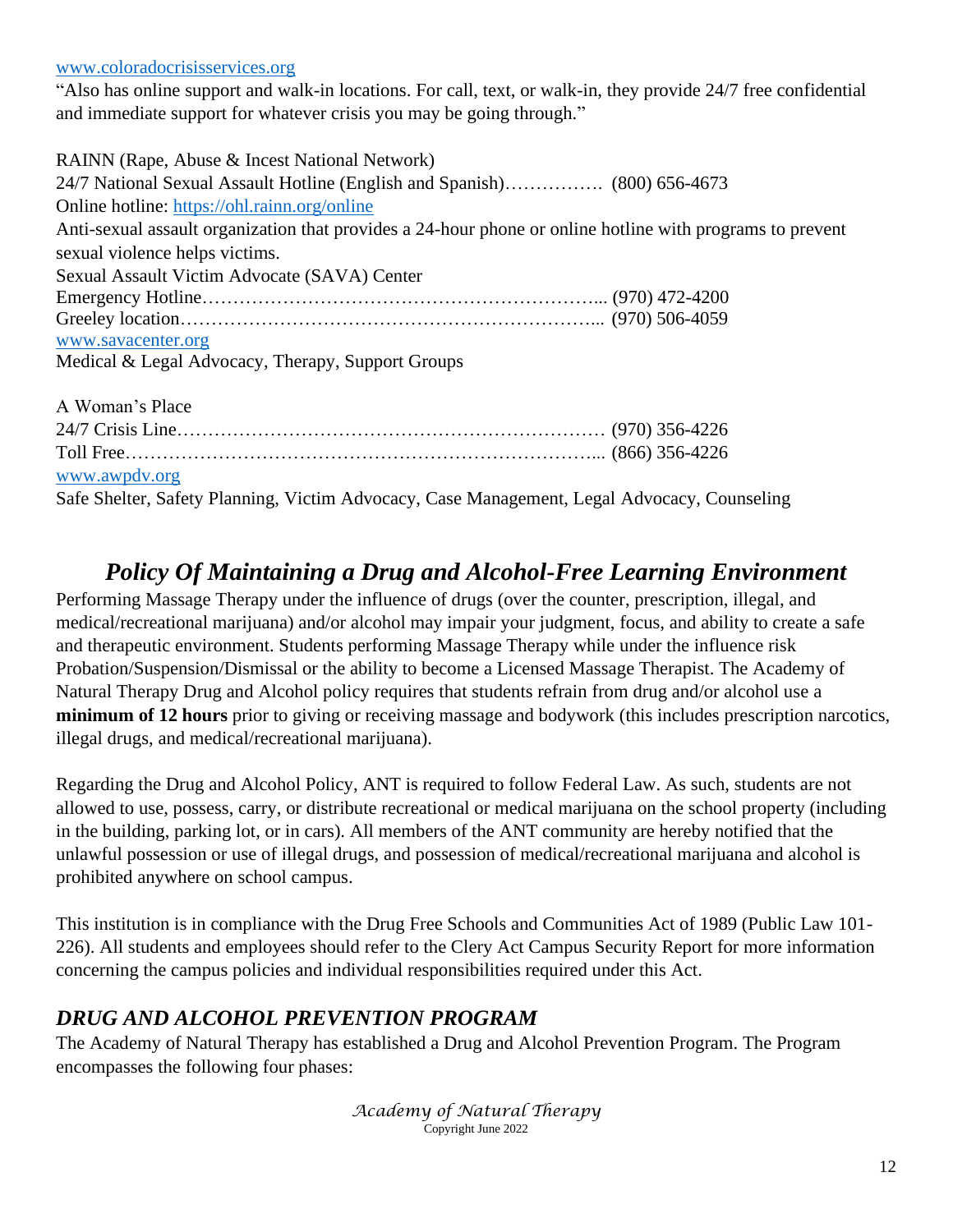# *PHASE ONE*

### *Warning of the Dangers of Drug and Alcohol Abuse*

Drug and alcohol use impairs memory, alertness, and achievement. It erodes the capacity to perform, think and act responsibly. It may be grounds for termination of your enrollment with the institution or other legal action. SCHEDULE A specifically details the Uses and Effects as it relates to alcohol.

### *PHASE TWO*

*The Academy of Natural Therapy Has a Policy of Maintaining a Drug and Alcohol-Free Learning Environment* All students and employees are hereby notified that the unlawful manufacture, distribution, dispensing, possession or use of illicit drugs and alcohol is prohibited in the institution's learning environment. Any student or employee must notify the institution of any criminal drug and alcohol statute conviction for a violation occurring in the learning environment no later than five days after such conviction. In compliance with the Drug-Free Workplace Act of 1988, the institution's "workplace" consists of the following locations:

Academy of Natural Therapy,  $625$   $8<sup>th</sup>$  Ave. Greeley, CO 80631

Academy of Natural Therapy Professional Clinic 631 8th Ave Greeley CO 80631

and any "off-site" location (i.e. internships, sporting events, field trips, meetings, etc.) where the activities are in any way related to the institution.

### *PHASE THREE*

Listing of the Available Local Drug Counseling, Rehabilitation, and Assistance Programs Please refer to SCHEDULE B.

# *PHASE FOUR*

### *Non-Compliance with the Terms of the Academy of Natural Therapy's Drug-Free Workplace Statement*

Non-compliance will result in the following action being taken by this institution: The student or employee would be required to actively participate in a drug or alcohol abuse assistance or rehabilitation program approved by federal, state or local health, law enforcement, or other appropriate agency. Community service with one of the above stated agencies may also be required, and termination of enrollment is also a possibility, depending on the severity of the infraction. SCHEDULE C below contains a description of the applicable legal sanctions under local, state, and federal law for unlawful possession, use, or distribution of illicit drugs and alcohol.

### *SCHEDULE A*

### *Effects of Drugs and Alcohol*

Although individuals often use drugs and alcohol to achieve a variety of effects on mind and body that are found to be temporarily useful or pleasurable, drugs can be highly addictive and injurious. A person can pay a price in terms of his or her physical, emotional, and social health. This price can be paid in a number of ways.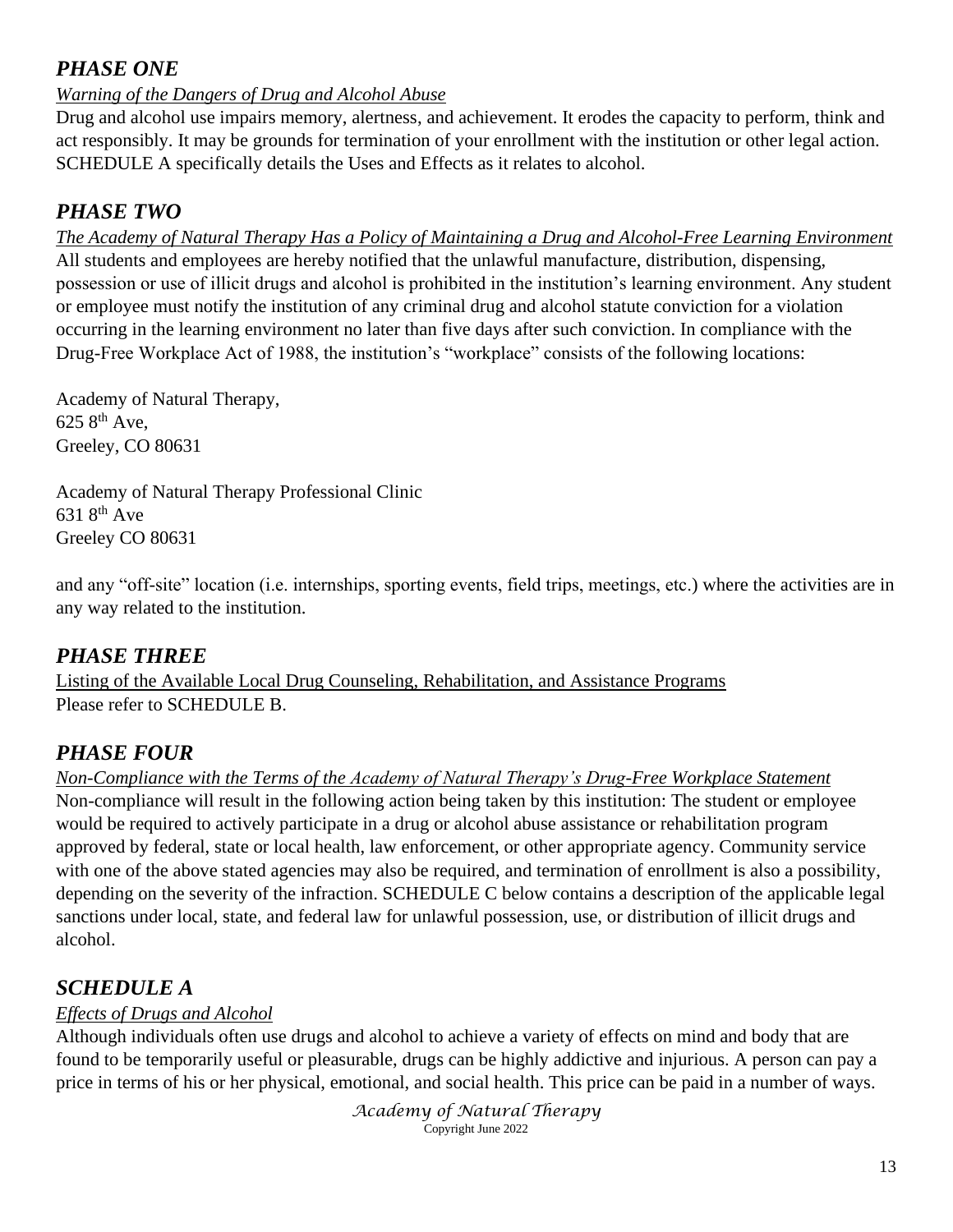The risk of contracting sexually transmitted diseases, including AIDS, is increased under the influence of drugs or alcohol. Drugs can be the trigger for violent crime. Economic and legal problems usually follow directly when one tries to support a drug habit by resorting to crime. The dependence, illness, loss of job, and loss of family or friends that can result from drug or alcohol use and abuse can be tragic. In keeping with the mission of The Academy of Natural Therapy and the requirements of state and federal law, The Academy of Natural Therapy has adopted this program to ensure a drug-free campus and workplace and to prevent the use of controlled substances and the abuse of alcohol.

### *Health Risks Associated with the Use of Alcohol*

### Short Term Risks:

- Increased risks of accidents and injuries
- Alcohol-related traffic accidents (the leading cause of death for teens)
- Alcohol slows reaction time, decreases muscle coordination, and impairs vision
- Fatal overdose
- Unconsciousness or blackout
- Death by aspiration of vomit
- Nausea
- Gastritis

### Long-Term Risks:

- Increased blood pressure
- Increased risk of heart attack
- Brain damage resulting in permanent psychosis
- Cancer of the mouth, esophagus, or stomach
- Liver damage (cirrhosis, alcohol hepatitis, cancer)
- Ulcers and Gastritis
- Pancreatitis
- Birth defects
- In males-testicular atrophy and breast enlargement
- In females--increased risk of breast cancer
- Prolonged, excessive drinking can shorten life span by ten to twelve years.

#### Health Risks Associated with the Use of Drugs Amphetamines (Speed, Uppers):

- Malnutrition
- Hallucinations
- Dependence, psychological and sometimes physical

#### Deliriants (Aerosols, Lighter Fluid, Paint Thinner):

- Permanent damage to lungs, brain, liver, bone marrow
- Loss of coordination, confusion, hallucinations
- Overdose causing convulsions, death

### Depressants (Barbiturates, Tranquilizers, Methaqualone):

- Confusion, depression, loss of coordination
- Dependence, physical and psychological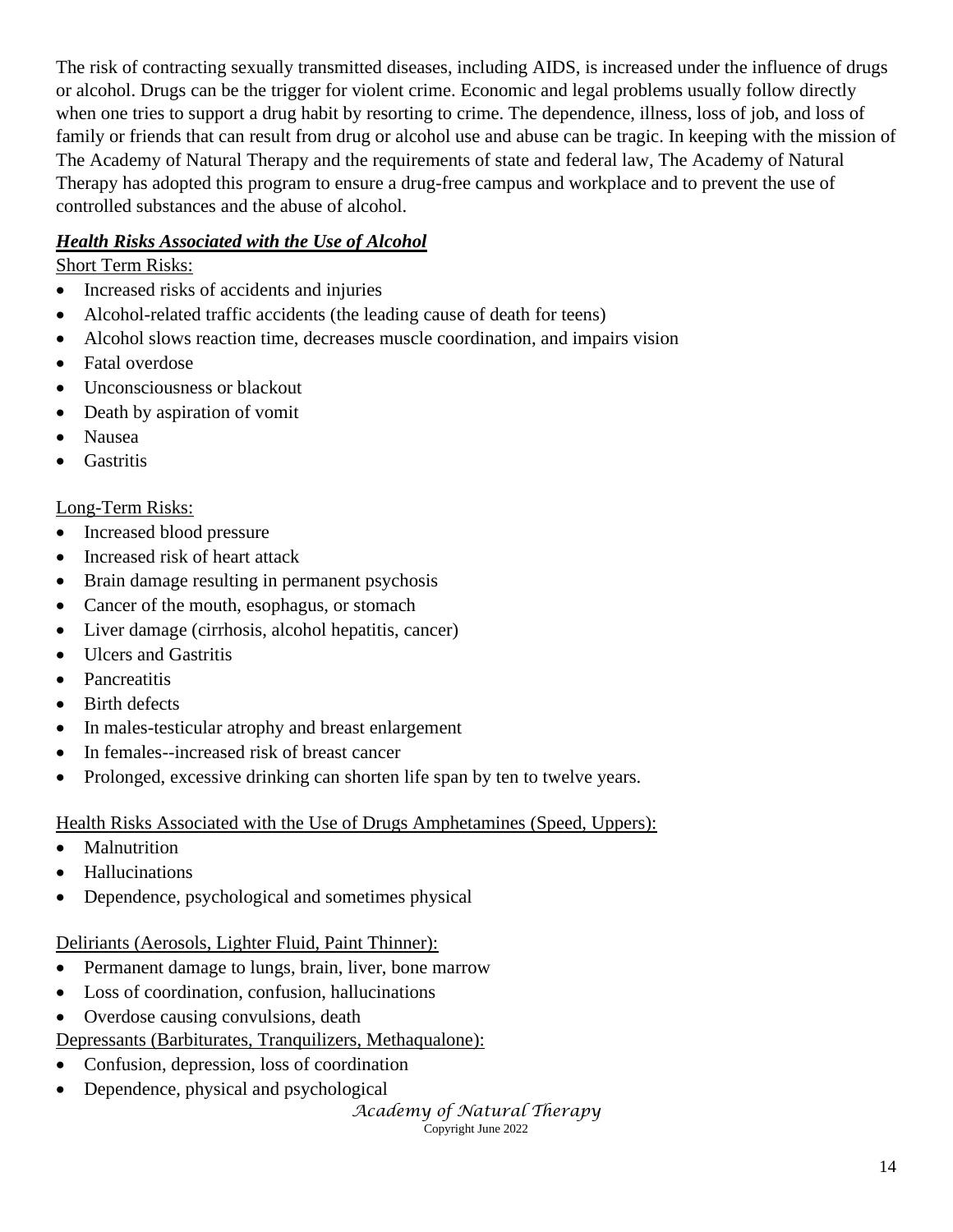- Coma, death (caused by overdose)
- Can be lethal when combined with alcohol

### Hallucinogens (LSD, PCP, DMT, STP, Mescaline):

- Hallucinations, panic, irrational behaviors (which can lead to increased risk of accidents, injuries)
- Tolerance overdose leading to convulsions, coma, death
- Possible birth defects in children of LSD users

### Intravenous Drug Use:

• Places one at risk for HIV infection (the virus causing AIDS) when needles are shared

### Marijuana and Hashish:

- Chronic bronchitis
- Decreased vital capacity
- Increased risk of lung cancer
- In men, lower levels of testosterone and increase in abnormal sperm count

### Stimulants (Cocaine):

- Painful nosebleeds and nasal erosion
- Intense "downs" that result in physical and/or emotional discomfort
- Tolerance and physical dependence can develop

### Narcotics (Heroin, Morphine, Codeine, Opium):

- Malnutrition
- Hepatitis
- Loss of judgment and serf-control leading to increased risk of accidents, injuries
- Dependence
- Overdose leading to convulsions, coma, or death

# *SCHEDULE B*

*Drug Counseling, Rehabilitation, and Assistance Programs* For a full list of resources, visit: [www.weldgov.com/go/letstalk](http://www.weldgov.com/go/letstalk)

### *North Range Behavioral Health*

| www.northrange.org |  |
|--------------------|--|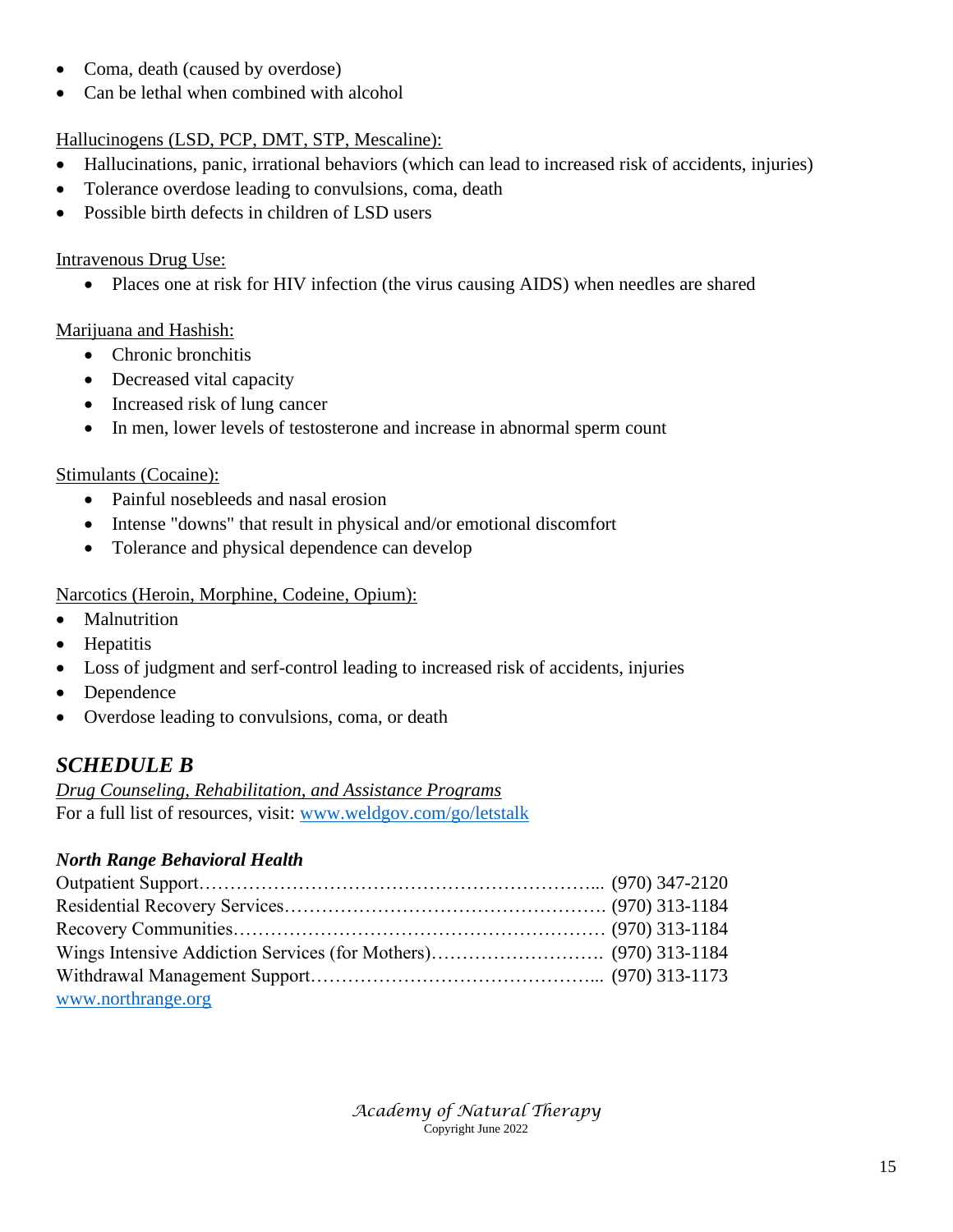### *Alcoholics Anonymous (AA)*

Northern Colorado Area Intergroup………………………………………. (970) 224-3552

#### [www.northcoloradoaa.org](http://www.northcoloradoaa.org/)

"An open meeting of individuals struggling with alcohol addiction and a desire to stop drinking. There are a variety of meeting locations and times in Greeley and Weld County."

#### *Narcotics Anonymous (NA)*

Colorado NE Front Range (call or text)…………………………………... (970) 282-8079

#### [www.otwna.org](http://www.otwna.org/)

"An open meeting of individuals struggling with drug and/or substance addiction and a desire to quit. There are a variety of meeting locations and times in Greeley and across northern Colorado."

# *Al-Anon Family Groups/Alateen*…………………………………………. (888) 425-2666

#### [www.al-anon.org](http://www.al-anon.org/)

"Al-Anon members are people who are worried about someone with a drinking problem. Alateen is for teens affected by someone else's alcoholism. There are a variety of meeting locations and times in Greeley and across northern Colorado. There also are electronic meetings available, as well as a teen chat option: www.al-anon.org/newcomers/teen-corner-alateen/"

*LifeStance Health*………………………………………………………….(970) 310-3406 <https://heartcenteredcounselors.com/location/greeley-37th-avenue-court/>

Formerly Heart-Centered Counseling of Greeley 1013 37th Avenue Court, Unit 202, Greeley Counseling for individuals, couples, groups, teens, and children; psychiatric care & medications

*Creative Counseling*……………………………………………………….(970) 378-8805  $1601$   $25<sup>th</sup>$  Ave, Greeley DUI Education and Therapy

### *SCHEDULE C*

*Federal Penalties and Sanctions for Illegal Possession of a Controlled Substance*

U.S.C. 844(a)

First conviction: Up to 1 year imprisonment and fined at least \$1,000 but not more than \$100,000, or both. After one prior drug conviction: At least 15 days in prison, not to exceed 2 years and fined at least \$2,500 but not more than \$250,000, or both.

After 2 or more prior drug convictions: At least 90 days in prison, not to exceed 3 years and fined at least \$5,000 but not more than \$250,000, or both

Special sentencing provisions for possession of crack cocaine:

Mandatory at least 5 years in prison, not to exceed 20 years and fined up to \$250,000, or both if: 1st conviction and the amount of crack possessed exceeds 5 grams 2nd crack conviction and the amount of crack possessed exceeds 3 grams 3rd or subsequent crack conviction and the amount of crack possessed exceeds 1 gram.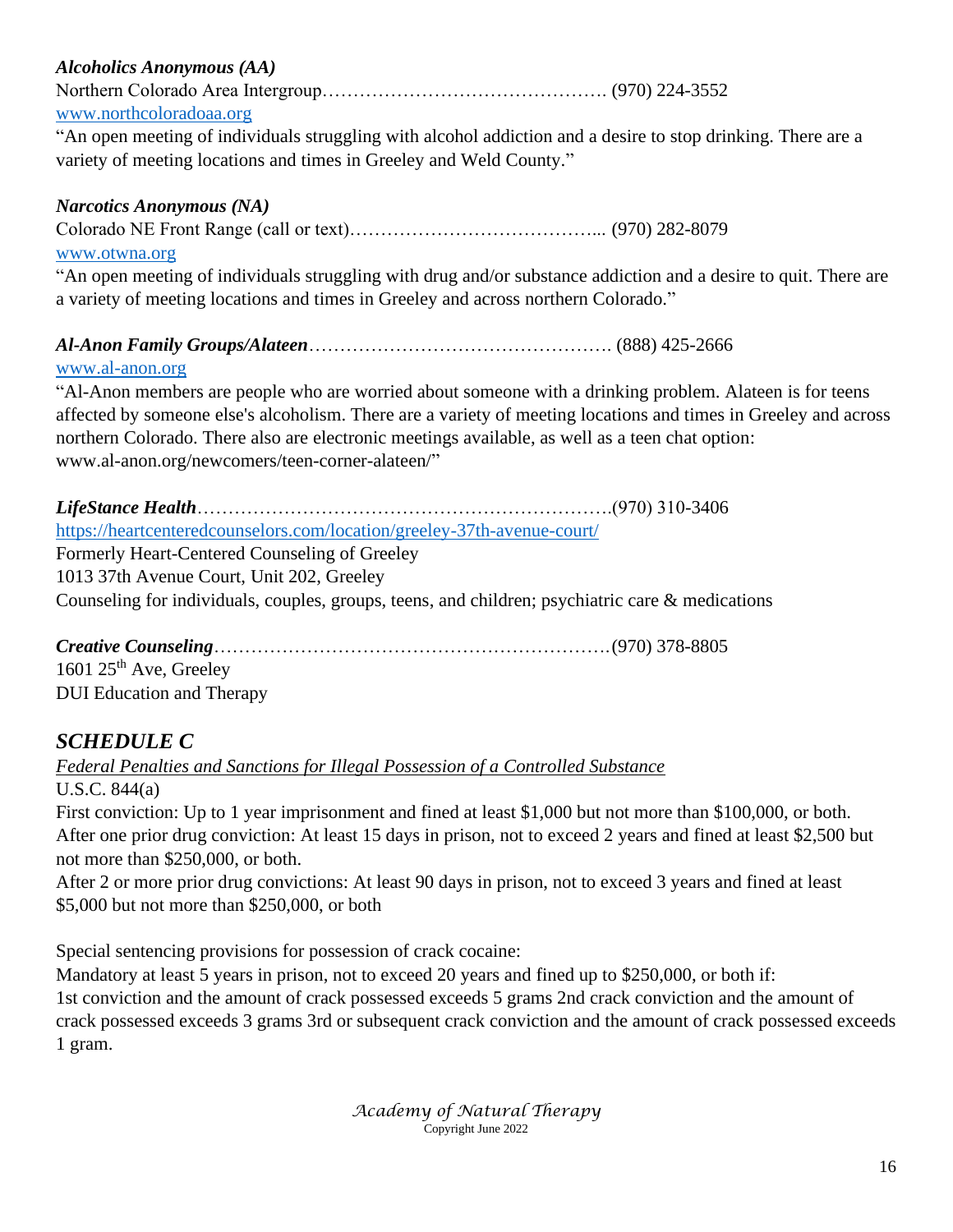### 21 U.S.C. 853(A)(2) AND 881(A)(7)

Forfeiture of personal and real property used to possess or facilitate possession of a controlled substance if that offense is punishable by more than 1-year imprisonment. (See special sentencing provisions re: crack)

#### 21 U.S.C. 861(A)(4)

Forfeiture of vehicles, boats, aircraft or any other conveyance used to transport or conceal a controlled substance.

21U.S.C. 844a 31 Civil fine up to \$10,000 (pending adoption of final regulations).

#### 21U.S.C. 853a

Denial of Federal benefits, such as student loans, grants, contracts, and professional and commercial licenses, up to 1 year for the first offense, up to 5 years for second and subsequent offenses.

18U.S.C. 922(g) Ineligible to receive or purchase firearm.

#### Miscellaneous

Revocation of certain Federal licenses and benefits, e.g. pilot's licenses, public housing tenancy, etc., are vested within the authorities of individual Federal agencies. Note: These are only Federal penalties and sanction. Additional State penalties and sanctions may apply.

### *Vaccination Policy*

ANT does not require vaccinations. This is subject to change per state and local regulations.

### *Copyright Infringement*

Unauthorized distribution of copyrighted material, including unauthorized peer-to-peer file sharing, may subject you to civil and criminal liabilities, including fines. For more detailed information:<http://www.copyright.gov/>

### *High School Diploma Validation*

Changes to the Federal Register/Vol. 75, No. 117/Friday, June 18, 2010, requires institutions to have procedures to evaluate the validity of a student's high school diploma if the institution has reason to believe that the diploma is not valid or was not obtained from an entity that provides secondary school education. Following are those procedures for ANT:

- Check with the department of education for the state in which the school is located.
- Contact the Better Business Bureau or the State Attorney General's office to make sure the school is operating legally in a state and see if anyone has filed a complaint.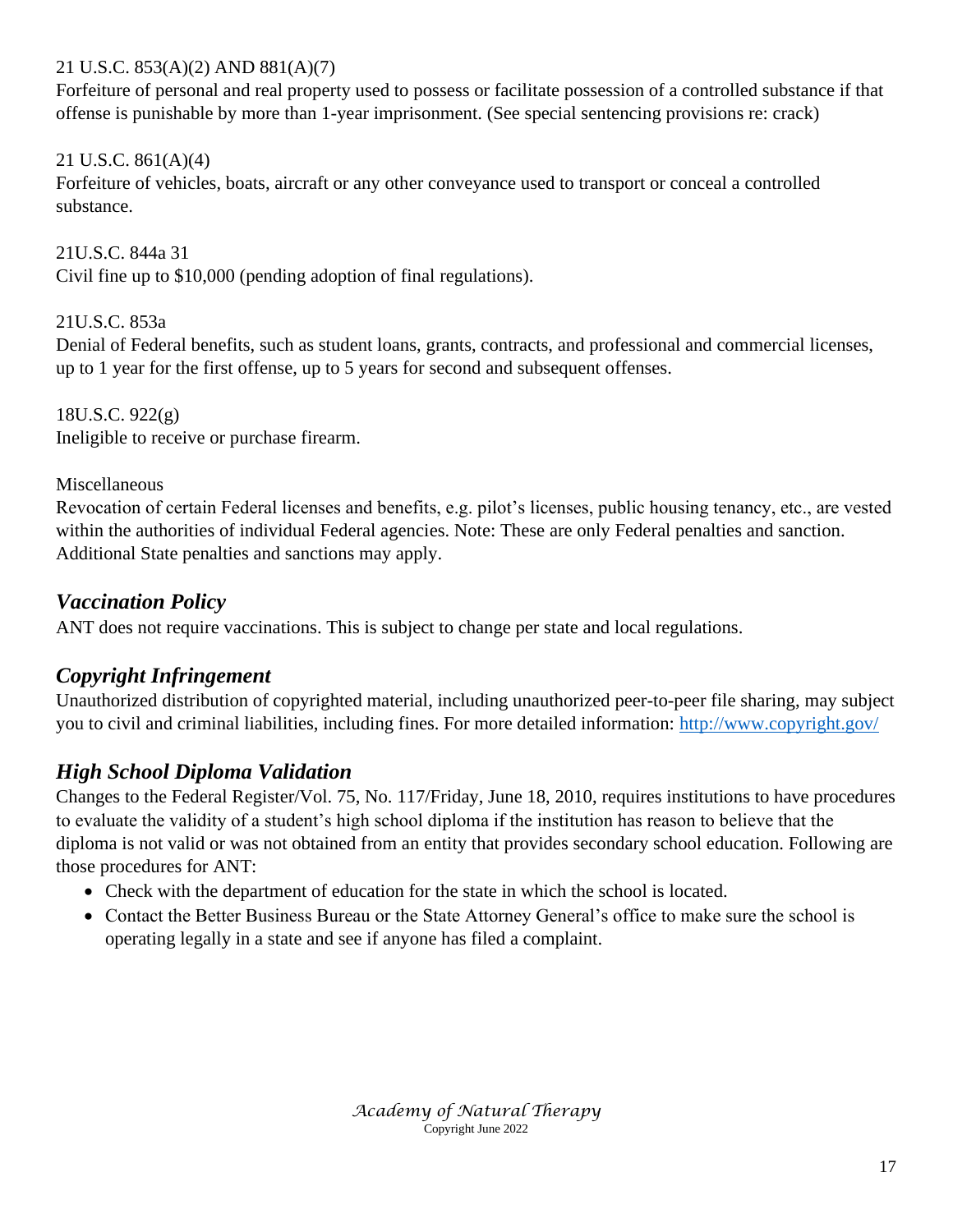# *PERSONAL SAFETY/RISK REDUCTION PROCEDURES*

Personal safety and property security at ANT is everyone's responsibility. The school urges all members of the community to participate in making the community as safe as possible. When members of the community develop sensible security habits, our awareness and precaution assists the school in safeguarding persons, personal property and school property. Please check the bulletin board outside Deb Todd's classroom for information on personal safety and Violence Against Women Act (VAWA).

### *If You Sense a Potential Threat Personally or as a Bystander*

- Assess the situation and then take action. You will have to decide how immediate the threat is and how decisive your action should be.
- Move away from the potential threat.
- Join any group of people nearby.
- Go to a well-lit public place and call 911.
- If you believe the threat is imminent, and you see people nearby to help; yell, scream, or make a commotion any way you can. If your key-fob has a panic button, please use that as well.
- If you see someone else in trouble, call 911.
- After you have avoided a potential threat, call 911.

### *Possible Situations That Could Indicate a Potential Threat*

- Unusual noises, such as gunshots, screaming and/or anything suggestive of foul play, danger, or illegal activity. Call 911 immediately.
- Open or broken doors/windows, which could signify a possible burglary in progress or the scene of a completed crime. Leave to safety and call 911.
- Person(s) sitting in a parked car for an extended time.
- A vehicle driving slowly in the parking lot at night with its lights off.

### *Walking Alone to School or on the School Campus/Parking Lot*

- Walk purposefully, briskly, and keep moving.
- Avoid traveling the same route every day.
- Be mindful of your environment; limit phone viewing while walking. Have keys ready when approaching a locked door.
- If dropped off by a friend or taxi, ask the driver to wait until safely inside.
- Arrange a buddy system with someone you know to walk to and from the building.
- Stay alert to surroundings and trust your personal instincts.

### *Safety in Your Car*

- Have the car keys ready when approaching a vehicle and check to make sure no one is hiding inside. Lock your doors immediately, once inside the car.
- Park in a well-lit designated parking area.
- Keep all valuables, backpacks and book bags out of sight in the trunk of the vehicle.
- ALWAYS LOCK YOUR CAR!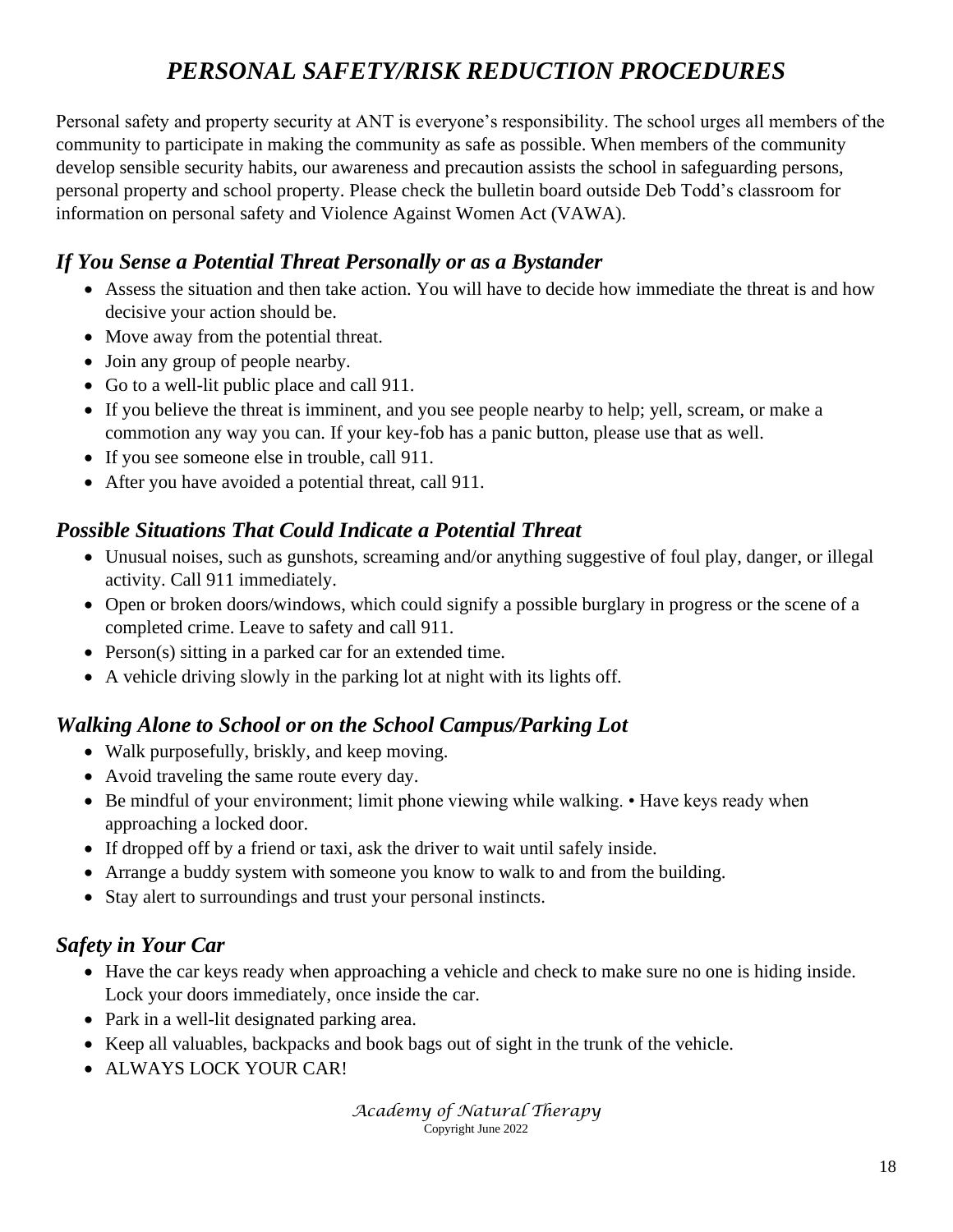# *EMERGENCY RESPONSE, EMERGENCY NOTIFICATION AND EVACUATION PROCEDURES*

### *Basic Emergency Policy and Procedures and Timely Warning*

- Call 911 and notify Administration
	- o Administration notifies Executive Director.
- Take all appropriate actions/notifications to safeguard students and staff.
	- $\circ$  In the event that a situation arises that in the judgment of the Staff/Administration, constitutes a serious, immediate, or ongoing threat to the health or safety of the ANT Community, a campus wide "timely warning" or notification will be issued using the Emergency Protocol Codes detailed below. The warning will be issued by direct contact, by phone, and/or by email. For weather related notices, the warning will be issued by direct contact, by local or social media, and/or the email.
- Emergency Protocol Codes
	- o Code L: Lockdown
		- Means the building has been locked down to an outside influence. Classes may continue, but instructors should be aware of the situation and proceed with caution and upon completion immediately check with Administration regarding the situation.
	- o Code E: Evacuation
		- Means there is an immediate need to evacuate the building. Instructors should end class immediately and instruct and assist students to the nearest emergency exit.
		- If the school must be evacuated and students are unable to return to campus students will be notified by their instructors of an alternate location where classes will be held.
	- o Code S: Stop
		- Means that there is a need to stop class sessions due to a possible impending threat. Students have the opportunity to gather belongings (quickly) while the instructors check with Administration about the situation and where to lead students.
	- o Code T: Tornado Protocol
		- **EXECUTE:** Students will be quickly escorted from their classrooms to the student clinic in the Academy basement. Once in the basement, instructors/admin shall make sure that everyone is accounted for and that a phone and radio are present. In the event of a tornado, the safest position is for students to sit with their back against the south (most interior) wall with their head between their knees, and hand clasped over the neck for protection.
	- o Cancel Code
		- Means the emergency is over
- Take charge of area/situation until incident is contained or relieved by:
	- o Crisis Team Coordinator (CTC):

### Weekdays

- 1) Executive Director (Jennifer Mongan) or
- 2) Financial Aid Director (Tim Gross) or
- 3) Director of Accounts (Mary Jo Thaxton), depending on who is on campus at the time Evening and Weekends
	- 1) The instructor who first encounters the emergency or
	- 2) The instructor designated by the above.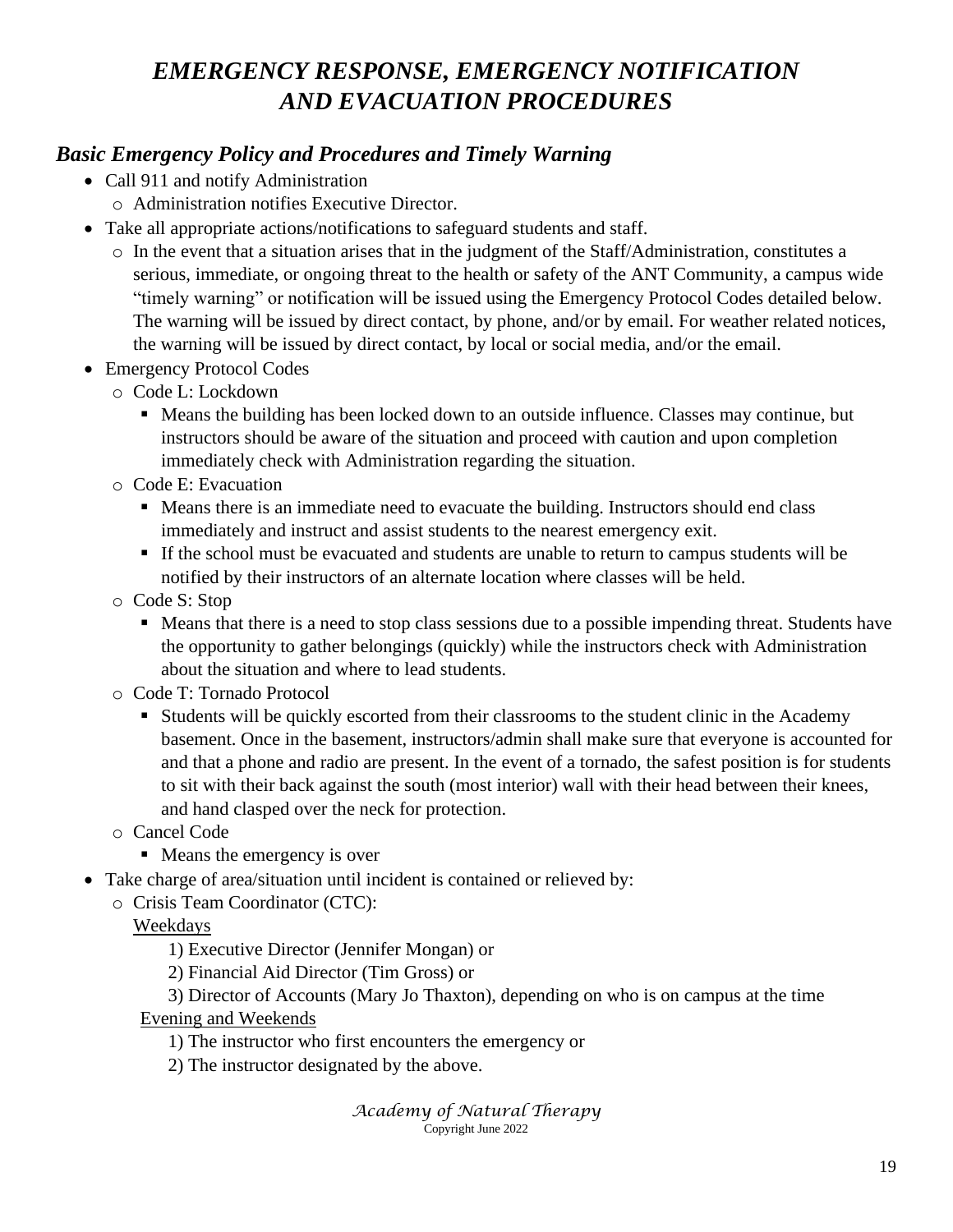- Keep all students and non-essential staff away from any unsafe areas if possible.
- Preserve evidence that may assist in proving the alleged offense occurred or be required for other legal documentation that the alleged victim may need.
- Keep detailed notes of incident.
- Refer media to Executive Director.

ANT will test emergency response and evacuation procedures on an annual basis (if possible). This test may or may not be announced.

### *Timely Warning Notice Policy*

In the event that a situation arises that in the judgment of the Administration, constitutes a serious, an immediate, or ongoing threat to the health or safety of the ANT Community, a campus wide "timely warning" will be issued if at all possible. The warning will be issued by direct contact, by phone, and/or by email. For weather related notices, the warning will be issued by direct contact, by local or social media, and/or by email.

### *Warning / Notification Basics*

- Call 911
- Inform Executive Director at (970) 302-7006.
- Warn students and staff. If an emergency requires immediate action to protect the safety of students and staff, notify Administration.
- Executive Director may email, text, or post on Facebook to notify off-campus students and staff.

### *Fire Extinguisher Locations*

Main Floor: Auditorium, East wall

Auditorium, West wall Kitchen, North wall (Built-in) Hallway, South wall (outside Mary Jo's office) Back door outside of hydro room, West wall Near back handwashing sink Classroom #1, South wall Classroom #2, North wall Classroom #3, North wall

### *Evacuation Basics (Fire or Smoke) (Code E)*

- Use closest fire extinguisher if able, and call 911
- Direct students and staff to follow fire evacuation procedures and route.
- Instructors/Staff keep students/visitors/clients together.
- Follow alternate route if normal route is too dangerous.
	- o Note: If door is hot to touch, do not open it.
- Do not attempt to retrieve personal belongings!
- Instructors/Staff should bring class/clinic/lab/visitor/room-rental roster with them if possible.
- Assist those individuals with special needs or that are handicapped.
- Once clear of building, contact the Executive Director.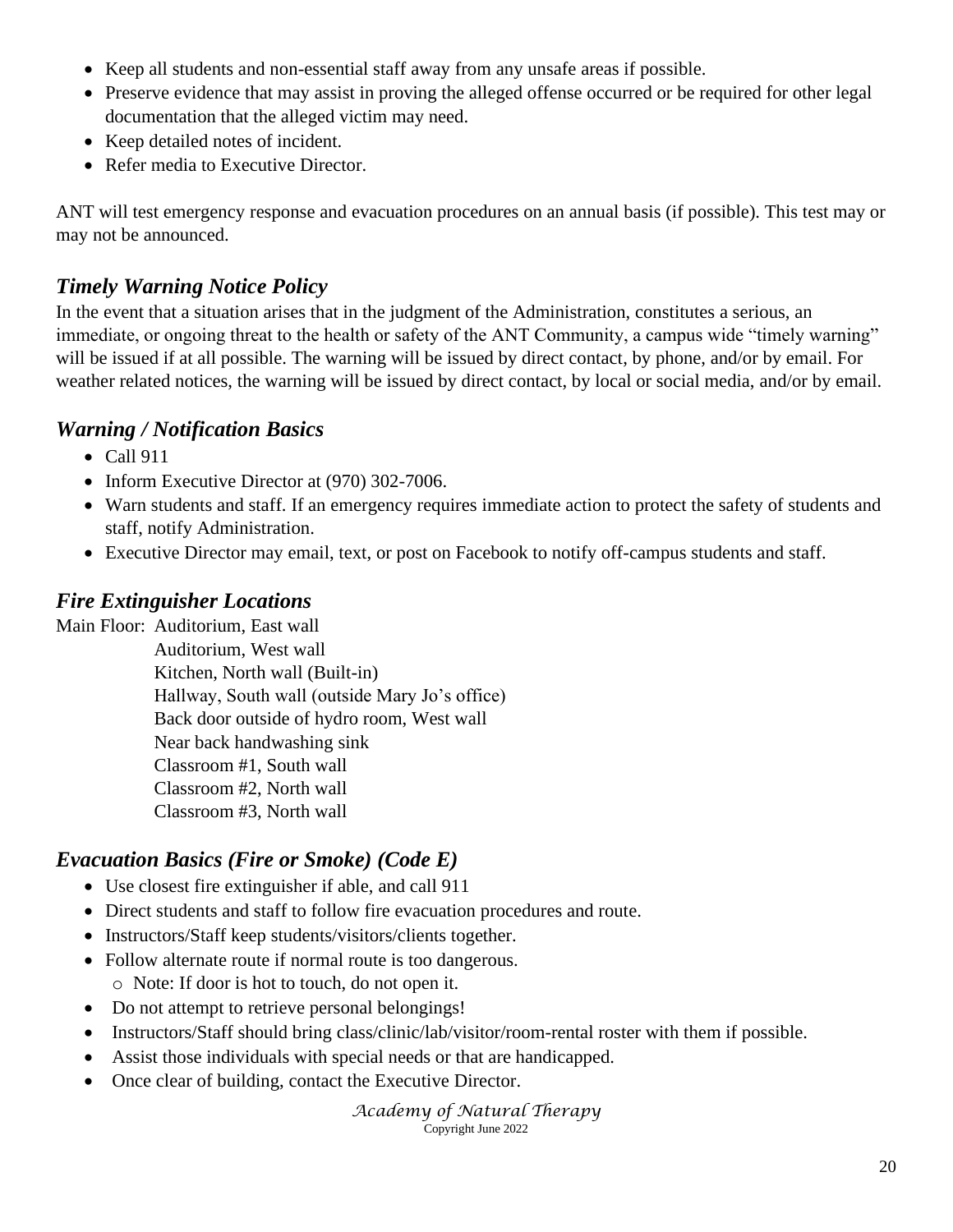- Meet at George's Bike Shop across the parking lot, west of ANT.
- Instructors should take class attendance.
- No one may re-enter the building until determined safe to do so by police or fire authorities.
- Only speak with police/fire authorities if they initiate conversation (Do not distract them).

### *Gas Odor (Code E)*

- Call 911
- Direct students and staff to follow fire evacuation procedures and route.

# *Upon Receiving a Message That a Bomb Has Been Planted in School (Code E)*

- Receiver notifies police (call 911) and notifies the Executive Director to send email or text message to all active students to say that the school is under a bomb threat.
- Executive Director orders evacuation of all persons inside school building(s) using text and/or email.
- Follow the evacuation procedure in Evacuation Basics Section.
- No one may re-enter the building until determined safe to do so by police or fire authorities.

### *Basic Sheltering Procedures- Tornado/Severe Weather (Code T)*

Shelter/Safe areas are hallways or small interior rooms on the lowest floor of the building.

- Executive Director or CTC directs students and staff to assemble in basement.
- Email or text message will be sent.
- Require all students/staff to come inside the building and stay away from windows.
- Close all exterior doors.
- Instructors/Staff should bring class roster with them to the basement.
- Instructors/Staff should stay with and account for all students/clients/visitors after arriving in safe area.
- All persons must remain in safe areas until notified by Executive Director, staff, or emergency responders.
- If a tornado strike is imminent, the safest position is for those sheltered to sit with their back against the south (most interior) wall with their head between their knees, and hand clasped over the neck for protection.

### *Tornado/Severe Weather Watch Has Been Issued*

- This indicates that conditions are favorable for tornado/severe weather.
- Monitor Emergency Alert Stations or NOAA Weather Stations (National Weather Service, Weather Channel).
- Bring and keep all school persons inside building.
- Identify shelter areas; be prepared to move to safe areas at a moment's notice and follow the basic sheltering procedures.

### *Tornado Warning Has Been Issued or Tornado Has Been Spotted Near School or Severe Weather Siren Has Sounded (Code T)*

- Move students and staff to safe areas.
- Remind teachers to take class rosters.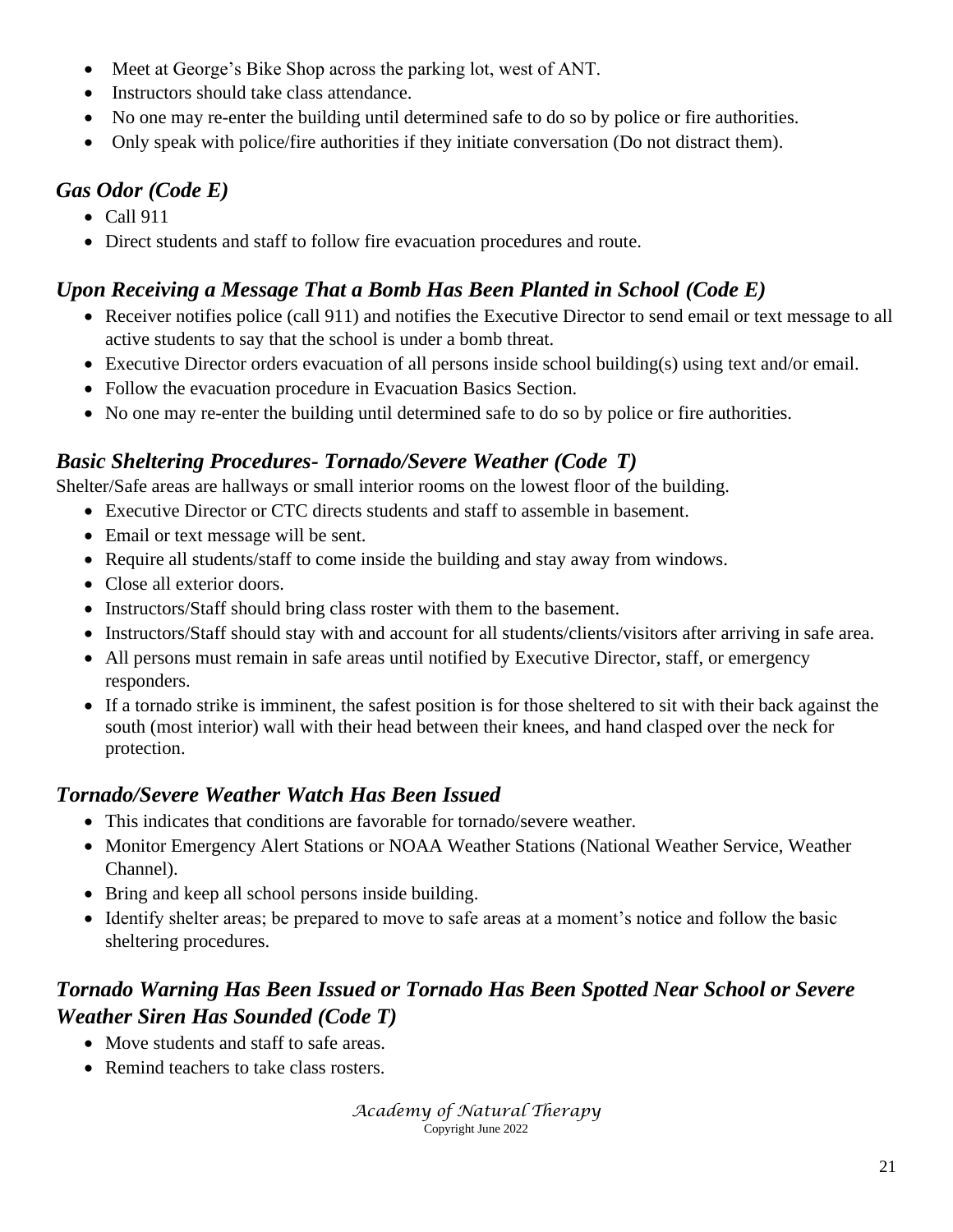- Account for all students.
- Follow all basic sheltering procedures listed above.
- Remain in safe area until warning expires or until emergency personnel/CTC has issued an all-clear signal.

# *Lock–Down Procedures (Code L)*

- Executive Director or Staff will issue lock-down procedures by sending an email or text and/or sending a messenger to each classroom.
- An email, text message or Facebook post may be issued to warn students that the school is on lock down.
- Main Lobby Door remains unlocked at all times.
- Always lock classroom doors.
- Close blinds on all windows in your area.
- Move all persons away from windows and doors.
- Allow no one outside of classrooms until all-clear signal is given by Executive Director.

### *Violence (Code L)*

- Ensure the safety of students and staff first.
- Implement Lock-Down or evacuation procedures as necessary.
- Call 911 and then notify the Executive Director.
- School Director may email, post text or Facebook message if needed.
- Notify CPR/First Aid Certified persons in school of medical emergencies, if necessary. All Faculty and Lab personnel are CPR/First Aid certified.
- Keep students and nonessential staff away from the area.

### *Unidentified Person in the Building*

- Ask another staff person to accompany you before approaching stranger, if warranted.
- Greet stranger and identify yourself.
- Ask person the purpose of his/her visit without using leading information. (i.e. "May I help you find something?" not "Are you here for the ?"
- Inform person that all visitors must register at the front office or if after hours at the lab/clinic desk on the first or second floor.
- If person's purpose is not legitimate, ask him/her to leave. Accompany them to the closest exit.
- If person asks to speak with a student or client, do not identify that the student/client is here. Ask visitor for name and phone number and request that they wait outside the building (as we are a private school). Let them know: "I will attempt to locate the person you are looking for and IF it turns out there is someone in the building by that name, I will give them the message and they may call you".

### *If Person Refuses to Leave or Demonstrates Hostility, Consider Them an Intruder (Code S or L)*

- Call 911 and Executive Director/Administration if intruder refuses to leave.
- Give police full description of intruder.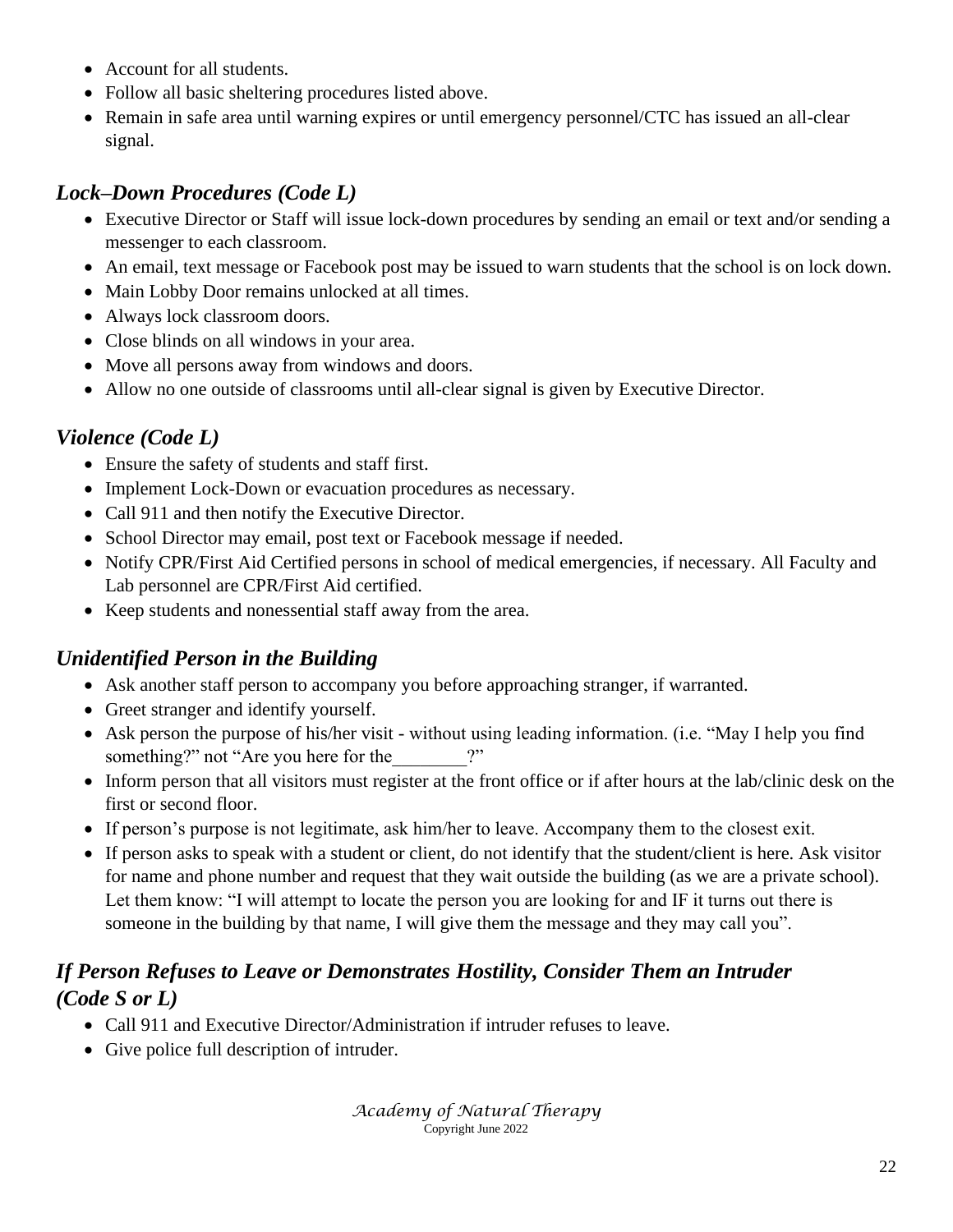- Be aware of intruder's actions at this time (where he/she is located in school, whether he/she is carrying weapon or package, etc.).
- Administration notifies School Director and may issue evacuation or lockdown procedures.

### *Weapons (Code S or L)*

- If instructor suspects that a weapon is in classroom, he/she should confidentially notify a neighboring instructor. Instructor should then return and remain in the classroom.
- Neighboring instructor should call 911 and follow their directions; notify the Directors once safety is ensured.
- Evacuation or Lock-down procedures may be issued.
- Email, Facebook or text message may be posted or sent.

### *Suicidal Person on the School Campus*

- Confirm information.
- Call 911.
- Notify Executive Director and Administration.
- Meet with suicidal person privately if possible.
- Stay with person until suicide intervention arrives.
- Do not leave suicidal person alone.
- Ask the person, you suspect may be suicidal, the following questions:
	- o Are you feeling suicidal?
	- o What are your plans for suicide?
	- o Do you have the means with you to do so?
- Safeguard other students/staff as needed. Lock-down or evacuation may be necessary.

# *Suicidal person off campus*

- If staff, faculty, or students are contacted (phone, email, text) by a student who is off campus who indicates they are suicidal, we should immediately contact 911 with that person's contact information and ask for a wellness check.
- Directory information (name, address, and phone) is o.k. to give out about a student in an emergency all information to save someone's life may be shared.
- Contact Executive Director.
- Resume normal class routines as soon as possible.

### *Serious Injury, Illness, Suicide Attempt*

- Call 911.
- Notify CPR/First Aid Certified persons in school building of medical emergencies. (All faculty and lab personnel are CPR/First Aid certified).
- Contact Executive Director.
- Keep all students and non-essential staff from the area.
- Stay with the injured person until help arrives.
- Cooperate with emergency personnel.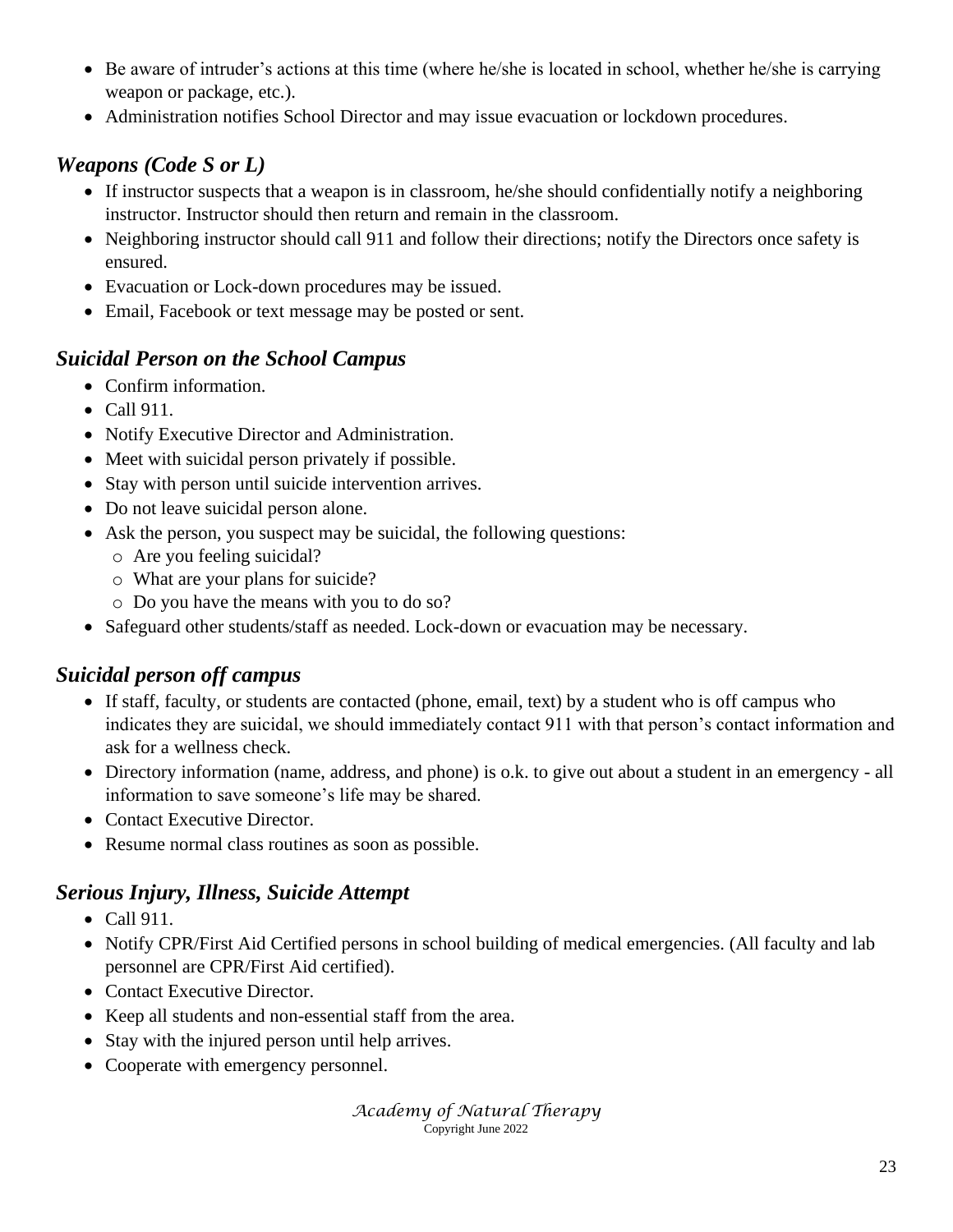### *First Aid Supplies*

- First Aid Kits (with band aids) are located
	- o Kitchen Supply Room
	- o Clinic Front Desk
- Isolation Kit and gloves: For use in cleaning up and disposing spilled blood; located with First Aid kits
- If you use any of the above supplies notify admin in writing so they can be replaced immediately.

### *What to do in the case of Exhibitionism/Voyeurism*

- Stay calm and exhibit no reaction.
- Contact the School Director, administration or facility personnel immediately.
- Note the time and location of the occurrence.
- Note physical characteristics of the offender.
- Note direction of travel.
- Get a description of the vehicle (make, model, color, and license plate number).
- Get the names and phone numbers of other witnesses.
- Lock all doors and windows.

### *Harassing and Obscene Phone Calls*

Harassing and obscene phone calls are generally intended to shock or intimidate the victim or to sexually gratify the caller. Use the telephone on your terms–not the terms of the caller.

### *What to Do in the case of Harassing and Obscene Phone Calls*

- Do not give out your name.
- Note the phone number displayed on your caller ID.
- State- "Do not call this number again," and quietly hang up once a caller makes obscene remarks or does not respond to your "hello."
- Always contact ANT administration to report these types of calls.
- Keep logs of calls noting the date, time, content, voice characteristics, background noises, etc.
- Be wary of callers conducting surveys.
- Never give personal information to unknown callers (e.g. credit card or social security numbers, etc.)

### *Active Shooter*

To survive an active shooter incident one must develop a survival mindset and a course of action. A survival mindset is a protective shield comprised of three components:

- Awareness
- Preparation
- Rehearsal

In the event of an Active Shooter, a course of action may involve any or all of the following:

- Figure out the situation.
- Get out to a safer area if you can.
- Call out to the police.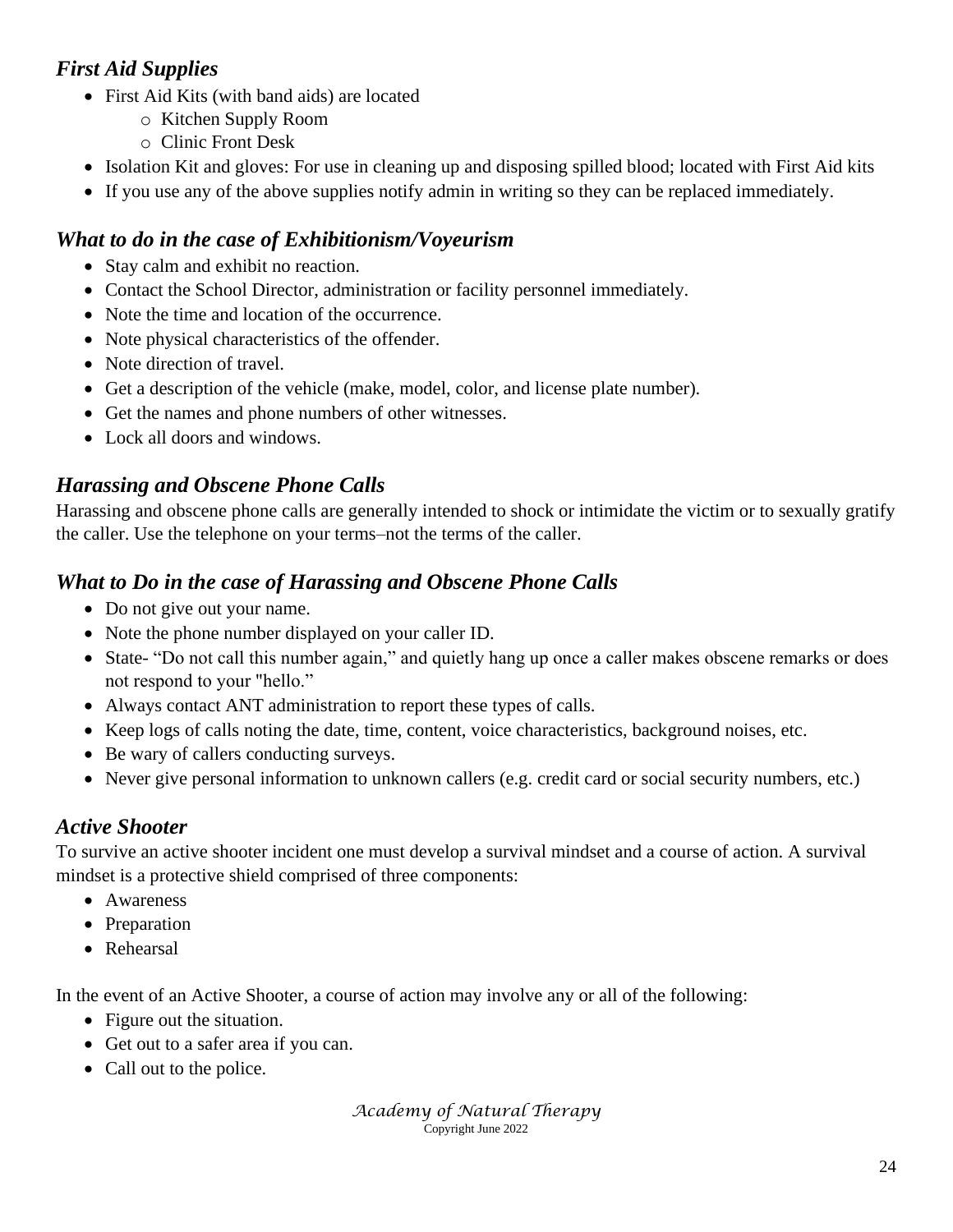- Hide out if you are unable to get out.
- Keep out the shooter by blocking doorways, etc.
- Spread out (do not huddle together) and quietly develop a plan of action.
- Take out the shooter. Assume the shooter's intentions are lethal and be prepared to do whatever it takes (survival mindset) to neutralize the threat.

### *Assault*

To avoid circumstances that may make you vulnerable to assault:

- Never jog alone at night.
- Avoid dense shrubbery where an assailant could hide.
- Know the locations of emergency telephones.
- Stick to well-lighted paths and walkways at night.
- Carry both a cell phone and whistle / personal alarm to summon help.
- Let friends or family know where you are going and when you will return.
- Stay in groups.
- Keep windows and doors locked.
- Keep drapes or blinds closed when dressing

# *Theft*

Theft is the most frequently reported crime. The best defense against theft is vigilance. Here are a few suggestions:

- Never leave personal belongings unattended, even for a minute.
- Keep doors and windows locked.
- Do not keep large amounts of money in your room or on your person.
- Do not lend your keys or credit cards to anyone.
- Engrave ID numbers on personal property (Do not use your Social Security number).
- Keep records of your property including description, make, model, and serial numbers.
- Always lock your car. Do not leave valuables inside.

### *Suspicious Packages or Letters and Possible Biological Materials*

If You Receive a Suspicious Package or Envelope:

- Do not shake or empty the contents.
- Place the envelope or package in a plastic bag or container to prevent leakage of contents. If a container is not available, cover the envelope or package with (clothing, paper, trashcan, etc.) and do not remove this cover.
- Leave the room and close the door or section off the area to prevent others from entering.
- Immediately report the incident to the police.

### *If You Receive a Package or Envelope with a Powdery Substance*

- Do not clean up the powder. Cover the spilled contents with (clothing, paper, trashcan, etc.) and do not remove this cover.
- Leave the room and close the door or section off the area to prevent others from entering.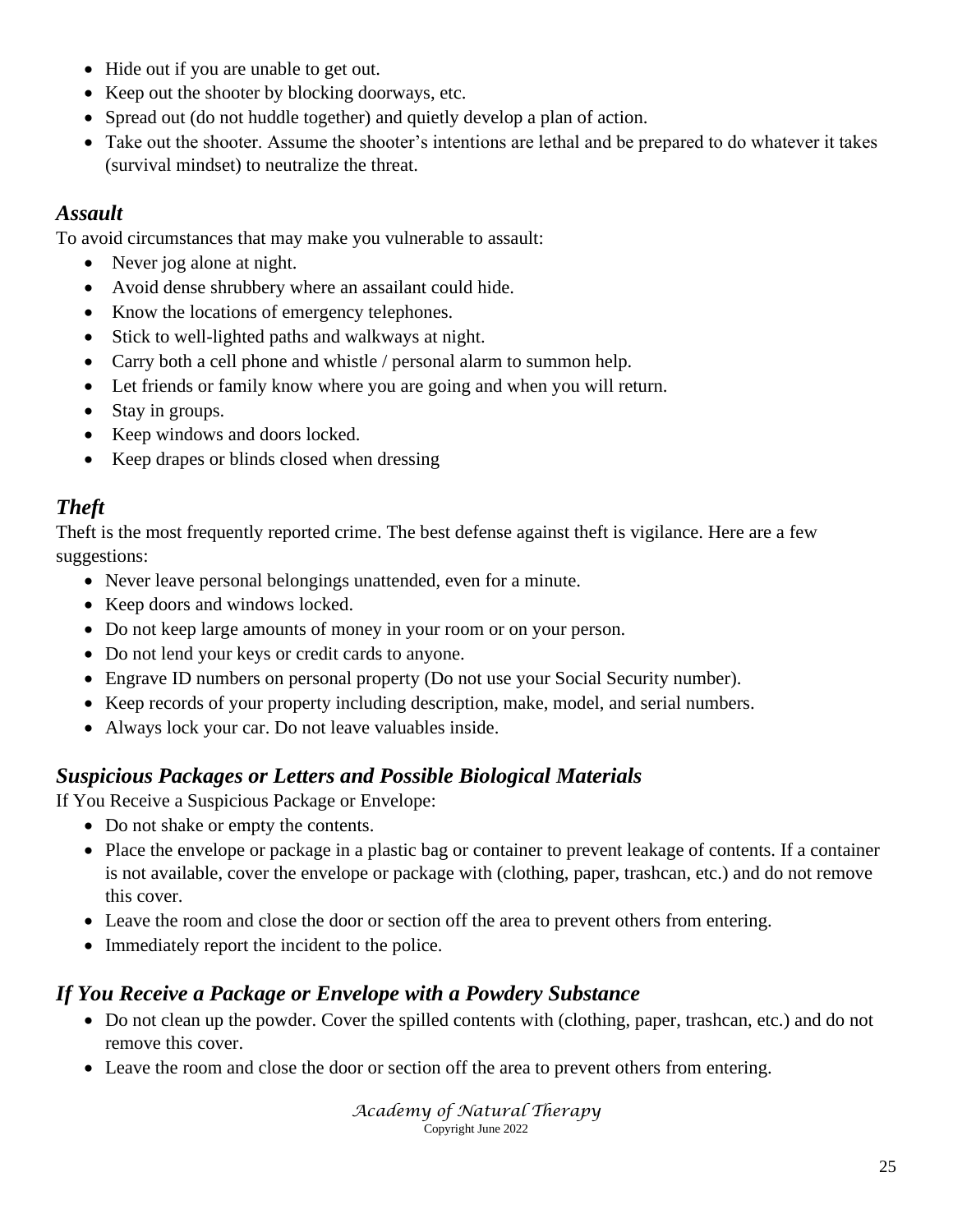- Wash hands and exposed skin with soap and water to prevent spreading powder to your face.
- Immediately report the incident to the police.
- Remove contaminated clothing as soon as possible and place in a plastic bag, or other container. Give it to emergency responders.
- Shower with soap and water as soon as possible.
- Make a list of people that were in the area, especially those who had contact with the powder.

Anthrax organisms can cause infection in the skin, gastrointestinal system, or the lungs. To do so the organism must be rubbed into a cut or wound, swallowed, or inhaled as a fine powder or aerosolized mist. Disease can be prevented after exposure to the anthrax spores by early treatment with the appropriate antibiotics. Anthrax is not spread from one person to another person.

### *How to Identify Suspicious Packages and Letters*

Some characteristics of suspicious packages and letters include the following:

- Excessive postage
- Handwritten or poorly typed addresses
- Incorrect titles
- Title, but no name
- Misspellings of common words
- Oily stains, discolorations or odor
- No return address
- Excessive weight
- Lopsided or uneven envelope
- Protruding wires or aluminum foil
- Excessive security material such as masking tape, string, etc.
- Visual distractions
- Ticking sound
- Marked with restrictive endorsements, such as "Personal" or "Confidential"
- A city or state in the postmark that does not match the return address.

# *Disclosure of Crime Statistics*

A crime is reported when it is brought to the attention of a school authority (any official who has the authority to institute corrective measures) or the local police by a victim, witness, third party or even the offender. Disclosure of crime reports must occur regardless of whether any of the individuals involved either in the crime itself, or in the reporting of the crime are associated with the institution. Alleged criminal incidents will be reported even if no investigation by the police or school authority occurs that could result in a finding of guilt or responsibility. Please refer to the school's website for the Annual Security Report: [www.natural-therapy.com](http://www.natural-therapy.com/)

### *Clery Act Campus Crime Statistics*

Note: the following statistics include those from the Greeley Police and ANT for the contiguous areas of ANT.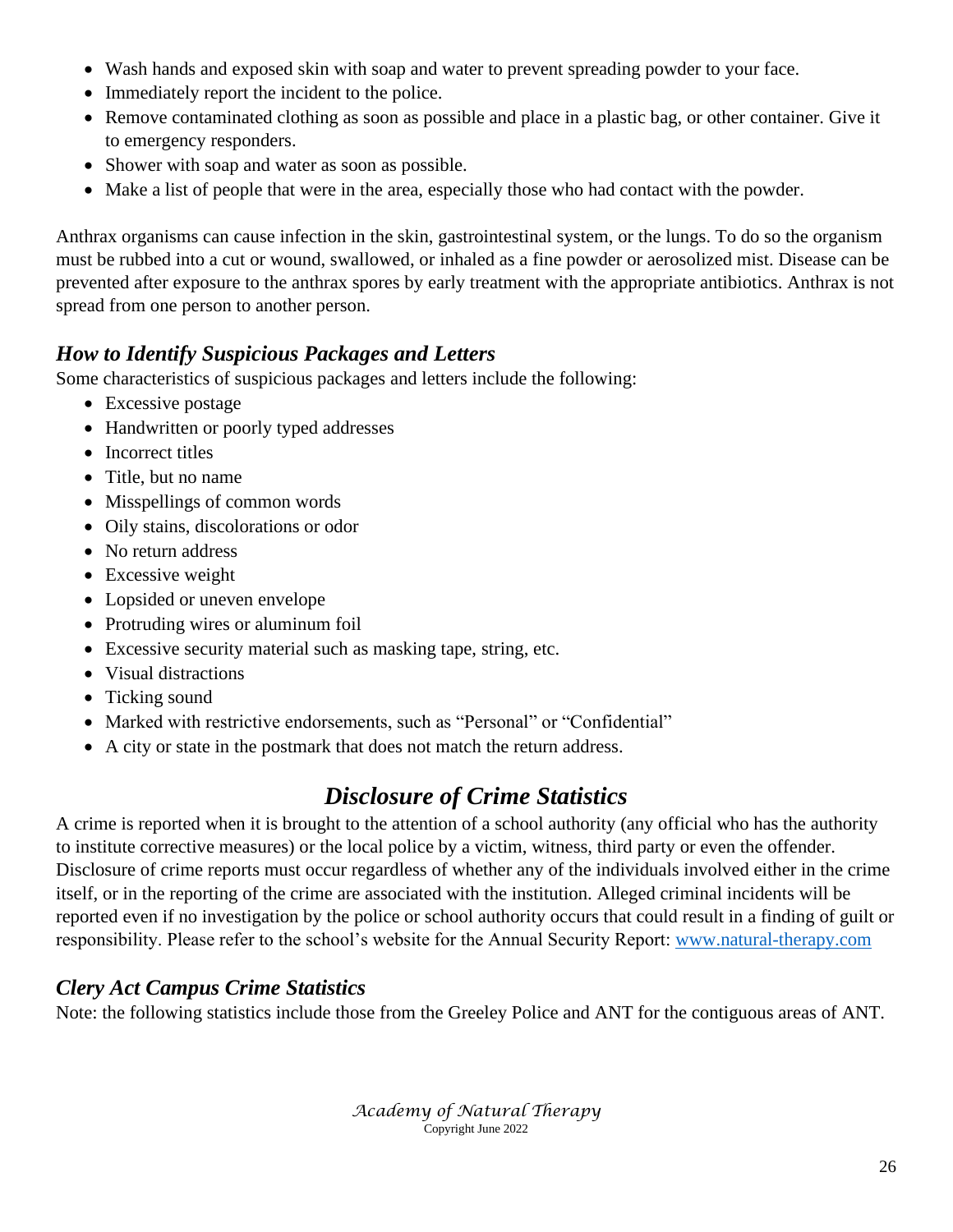| <b>Criminal Offense</b>                                                                                 | 2019             | 2020             | 2021             |
|---------------------------------------------------------------------------------------------------------|------------------|------------------|------------------|
| <b>Criminal Offenses - On-campus</b>                                                                    |                  |                  |                  |
| Murder/Non-negligent manslaughter                                                                       | 0                | $\boldsymbol{0}$ | $\theta$         |
| Negligent manslaughter                                                                                  | $\overline{0}$   | $\overline{0}$   | $\overline{0}$   |
| Rape                                                                                                    | $\overline{0}$   | $\overline{0}$   | $\overline{0}$   |
| Fondling                                                                                                | $\overline{0}$   | $\overline{0}$   | $\mathbf{0}$     |
| Incest                                                                                                  | $\overline{0}$   | $\overline{0}$   | $\mathbf{0}$     |
| <b>Statutory Rape</b>                                                                                   | $\overline{0}$   | $\overline{0}$   | $\boldsymbol{0}$ |
| Robbery                                                                                                 | $\overline{0}$   | $\overline{0}$   | $\overline{0}$   |
| <b>Aggravated Assault</b>                                                                               | $\overline{0}$   | $\overline{0}$   | $\overline{0}$   |
| <b>Burglary</b>                                                                                         | $\overline{0}$   | $\overline{0}$   | $\mathbf{0}$     |
| Motor Vehicle Theft                                                                                     | $\overline{0}$   | $\overline{0}$   | $\mathbf{0}$     |
| Arson                                                                                                   | $\Omega$         | $\overline{0}$   | $\overline{0}$   |
| <b>Criminal Offenses - Non-campus</b>                                                                   |                  |                  |                  |
| ANT does not have any non-campus facilities or campus residences                                        |                  |                  |                  |
| <b>Criminal Offenses - Public Property</b>                                                              |                  |                  |                  |
| Public property includes thoroughfares, streets, sidewalks, and parking facilities that are immediately |                  |                  |                  |
| adjacent to and accessible from the Campus                                                              |                  |                  |                  |
| Murder/Non-negligent manslaughter                                                                       | 0                | $\boldsymbol{0}$ | $\overline{0}$   |
| Negligent manslaughter                                                                                  | $\overline{0}$   | $\overline{0}$   | $\theta$         |
| Rape                                                                                                    | $\overline{0}$   | $\overline{0}$   | $\overline{0}$   |
| Fondling                                                                                                | $\overline{0}$   | $\overline{0}$   | $\theta$         |
| Incest                                                                                                  | $\overline{0}$   | $\overline{0}$   | $\mathbf{0}$     |
| <b>Statutory Rape</b>                                                                                   | $\overline{0}$   | $\overline{0}$   | $\overline{0}$   |
| Robbery                                                                                                 | $\overline{0}$   | $\overline{0}$   | $\mathbf{0}$     |
| <b>Aggravated Assault</b>                                                                               | $\overline{0}$   | $\overline{0}$   | $\mathbf{0}$     |
| <b>Burglary</b>                                                                                         | $\overline{0}$   | $\overline{0}$   | $\overline{0}$   |
| Motor Vehicle Theft                                                                                     | $\overline{0}$   | $\overline{0}$   | $\overline{0}$   |
| Arson                                                                                                   | 0                | $\overline{0}$   | $\overline{0}$   |
| Hate offenses - On-campus & Public Property                                                             |                  |                  |                  |
| Murder/Non-negligent manslaughter                                                                       | 0                | $\boldsymbol{0}$ | $\boldsymbol{0}$ |
| Negligent manslaughter                                                                                  | $\boldsymbol{0}$ | $\boldsymbol{0}$ | $\boldsymbol{0}$ |
| Rape                                                                                                    | $\overline{0}$   | $\overline{0}$   | $\overline{0}$   |
| Fondling                                                                                                | $\overline{0}$   | $\overline{0}$   | $\boldsymbol{0}$ |
| Incest                                                                                                  | 0                | $\boldsymbol{0}$ | $\mathbf{0}$     |
| <b>Statutory Rape</b>                                                                                   | $\overline{0}$   | $\overline{0}$   | $\overline{0}$   |
| Robbery                                                                                                 | $\boldsymbol{0}$ | $\boldsymbol{0}$ | $\overline{0}$   |
| <b>Aggravated Assault</b>                                                                               | $\overline{0}$   | $\boldsymbol{0}$ | $\overline{0}$   |
| <b>Burglary</b>                                                                                         | $\overline{0}$   | $\overline{0}$   | $\boldsymbol{0}$ |
| Motor Vehicle Theft                                                                                     | 0                | $\boldsymbol{0}$ | $\mathbf{0}$     |
| Arson                                                                                                   | $\overline{0}$   | $\overline{0}$   | $\overline{0}$   |
| Larceny-Theft                                                                                           | $\overline{0}$   | $\overline{0}$   | $\boldsymbol{0}$ |
| Intimidation                                                                                            | $\overline{0}$   | $\boldsymbol{0}$ | $\overline{0}$   |
| Simple Assault                                                                                          | $\overline{0}$   | $\overline{0}$   | $\overline{0}$   |
| Destruction/Damage/Vandalism of Property                                                                | $\theta$         | $\overline{0}$   | $\overline{0}$   |
| <b>Hate offenses - Non-campus</b>                                                                       |                  |                  |                  |
| ANT does not have any non-campus facilities or campus residences                                        |                  |                  |                  |

**ANT does not have any non-campus facilities or campus residences**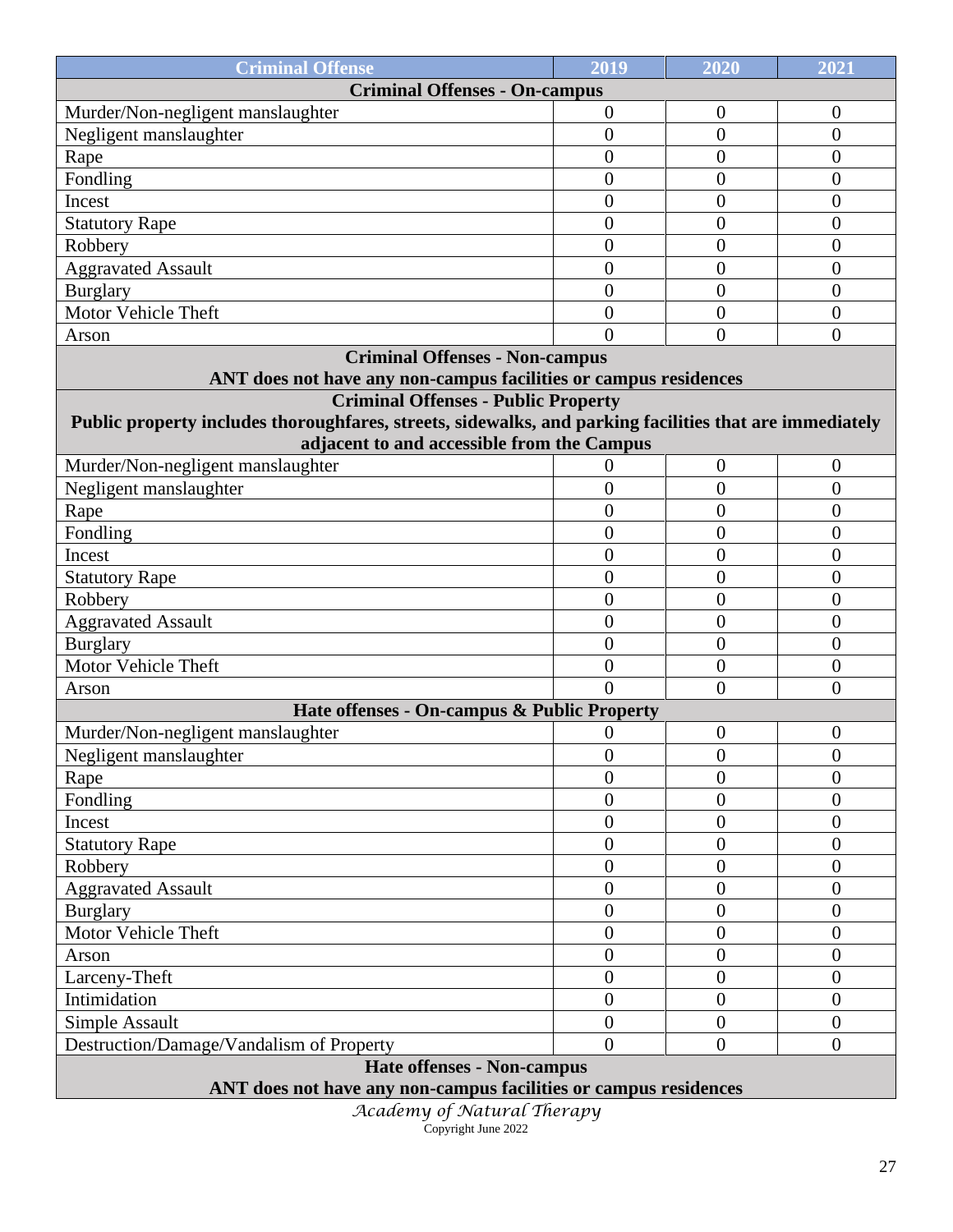| <b>Criminal Offense</b>                                               | 2019     | 2020              | 2021     |  |  |
|-----------------------------------------------------------------------|----------|-------------------|----------|--|--|
| <b>VAWA Offenses - On-campus*</b>                                     |          |                   |          |  |  |
| <b>Domestic Violence</b>                                              | $\theta$ | $\overline{0}$    | $\Omega$ |  |  |
| Dating Violence                                                       | 0        | 0                 | 0        |  |  |
| <b>Stalking</b>                                                       |          | 0                 | 0        |  |  |
| VAWA Offenses - Off-campus*                                           |          |                   |          |  |  |
| <b>Domestic Violence</b>                                              | 0        | 0                 | $\Omega$ |  |  |
| Dating Violence                                                       |          | 0                 | 0        |  |  |
| <b>Stalking</b>                                                       |          | 0                 | $\theta$ |  |  |
| <b>Arrests – On-campus &amp; Public Property</b>                      |          |                   |          |  |  |
| <b>Liquor Law Violations</b>                                          | 0        | $\theta$<br>0     |          |  |  |
| Drug Law Violations                                                   |          |                   | 0        |  |  |
| <b>Illegal Weapons Possessions</b>                                    | 0        | $\mathbf{\Omega}$ | 0        |  |  |
| <b>Arrests - Non-campus</b>                                           |          |                   |          |  |  |
| ANT does not have any non-campus facilities or campus residences      |          |                   |          |  |  |
| Disciplinary Actions/Judicial Referrals - On-campus & Public Property |          |                   |          |  |  |
| <b>Liquor Law Violations</b>                                          |          |                   | $\theta$ |  |  |
| Drug Law Violations                                                   |          |                   | 0        |  |  |
| <b>Illegal Weapons Possessions</b>                                    |          | 0                 | 0        |  |  |
| <b>Disciplinary Actions/Judicial Referrals - Non-campus</b>           |          |                   |          |  |  |
| ANT does not have any non-campus facilities or campus residences      |          |                   |          |  |  |
| *The Violence Against Women Act (VAWA) data collection began in 2014  |          |                   |          |  |  |

# *POLICY FOR PREPARING CAMPUS CRIME STATISTICS*

The previously stated statistics reflect offenses and arrests reported to Greeley Police and/or ANT and are compiled in accordance with the definitions used in the Uniform Crime Reporting System of the Department of Justice, and the Federal Bureau of Investigation (FBI), as modified by the Hate Crime Statistics Act.

### *CRIME DEFINITIONS*

**Murder and Non-Negligent Manslaughter** The willful (non-negligent) killing of one human being by another. **Negligent Manslaughter** The killing of another person through gross negligence.

**Forcible Sex Offenses** A forcible sex offense is any sexual act directed against another person, forcibly and/or against that person's will, or not forcibly or against the person's will, where the victim is incapable of giving consent. Examples of forcible sex offenses include:

- **Forcible Rape** The carnal knowledge of a person, forcibly and/or against that person's will; or not forcibly or against the person's will where the victim is incapable of giving consent because of his/her temporary or permanent mental or physical incapacity (or because of his/her youth).
- **Forcible Sodomy** Oral or anal sexual intercourse with another person, forcibly and/or against that person's will; or not forcibly against the person's will where the victim is incapable of giving consent because of his/her youth or because of his/her temporary or permanent mental or physical incapacity.
- **Sexual Assault with an Object** The use of an object or instrument to unlawfully penetrate, however slightly, the genital or anal opening of the body of another person, forcibly and/or against that person's will, or not forcibly or against the person's will where the victim is incapable of giving consent because of his/her youth or because of his/her temporary or permanent mental or physical incapacity.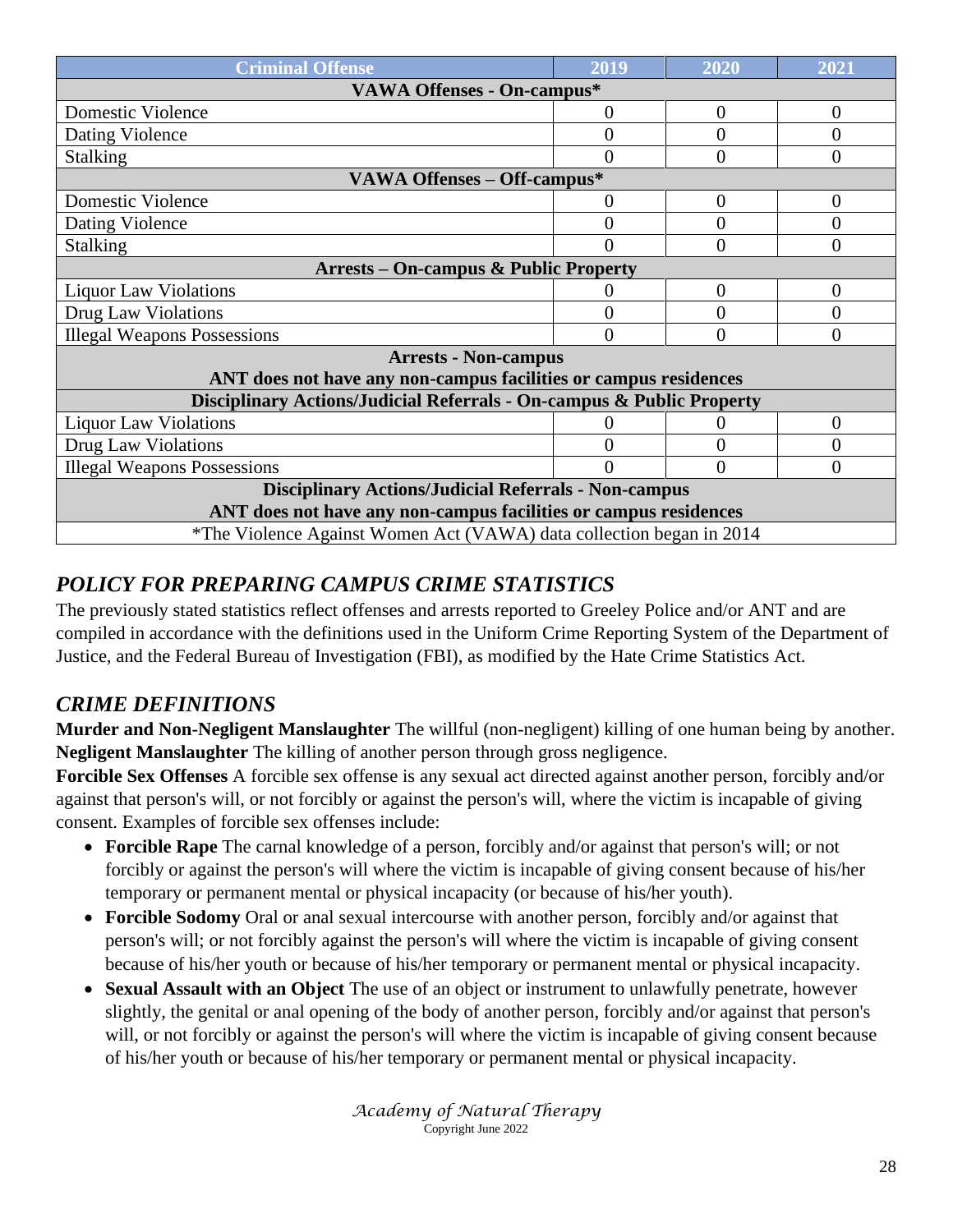• **Forcible fondling** The touching of the private body parts of another person for the purpose of sexual gratification, forcibly and/or against that person's will; or not forcibly or against the person's will where the victim is incapable of giving consent because of his/her youth or because of his/her temporary or permanent mental incapacity.

**Non-forcible Sex Offenses** A non-forcible sex offense is "unlawful, non-forcible sexual intercourse." Only two types of offenses are included in this definition:

• **Incest** Non-forcible sexual intercourse between persons who are related to each other within the degrees wherein marriage is prohibited by law.

• **Statutory Rape** Non-forcible sexual intercourse with a person who is under the statutory age of consent. **Other Sex Offenses** Sex offenses are not limited to rape and sexual assault. Other behaviors may be violations of ANT policy or criminal law. Exhibitionists, voyeurs (peeping toms), and persons who make obscene or harassing phone calls are in violation of ANT's policy and of the law. Although a physical attack may not have been carried out, do not take chances. Promptly report all incidents to the ANT administration or staff.

- **Exhibitionism** The act or practice of exposing one's genitalia to another for the purpose of obtaining sexual gratification or stimulation or to shock or be offensive to another.
- **Voyeurism** The act or practice of obtaining sexual gratification or stimulation by visual means--an example would be a window peeper.

**Robbery** Taking or attempting to take anything of value from the care, custody, or control, of a person or persons by force or threat of force or violence and/or by putting the victim in fear.

**Aggravated Assault** An unlawful attack by one person upon another for the purpose of inflicting severe or aggravated bodily injury. This type of assault usually is accompanied by the use of a weapon or by means likely to produce death or great bodily harm." (It is not necessary that injury result from an aggravated assault when a gun, knife, or other weapon is used which could and probably would result in serious personal injury if the crime were successfully completed.)

**Burglary** The unlawful entry of a structure to commit a felony or a theft. For reporting purposes, this definition includes: unlawful entry with intent to commit a larceny or felony; breaking and entering with intent to commit a larceny; housebreaking; safecracking; and all attempts at these offenses.

**Motor Vehicle Theft** The theft or attempted theft of a motor vehicle. (Classify as motor vehicle theft all cases where automobiles are taken by persons not having lawful access even though the vehicles are later abandoned including joyriding.)

**Arson** Any willful or malicious burning or attempt to burn, with or without intent to defraud, a dwelling house, public building, motor vehicle or aircraft, personal property of another, etc.

**Hate Crimes** Any of the aforementioned offenses, and any other crime involving bodily injury, larceny-theft, simple assault, intimidation, and destruction, damage, or vandalism of property that manifests evidence that the victim was intentionally selected because of the actual or perceived race, gender, religion, sexual orientation, ethnicity, or disability of the victim.

**Larceny-theft** The unlawful taking, carrying, leading, or riding away of property from the possession or constructive possession of another.

**Simple Assault** An unlawful physical attack by one person on another where neither the offender displays a weapon, nor the victim suffers obvious severe or aggravated bodily injury involving apparent broken bones, loss of teeth, possible internal injury, severe laceration, or loss of consciousness.

**Intimidation** To unlawfully place another person in reasonable fear of bodily harm with threatening words and/or conduct, but without displaying a weapon or subjecting the victim to actual attack. Includes cyberintimidation if victim is threatened on Clery geography.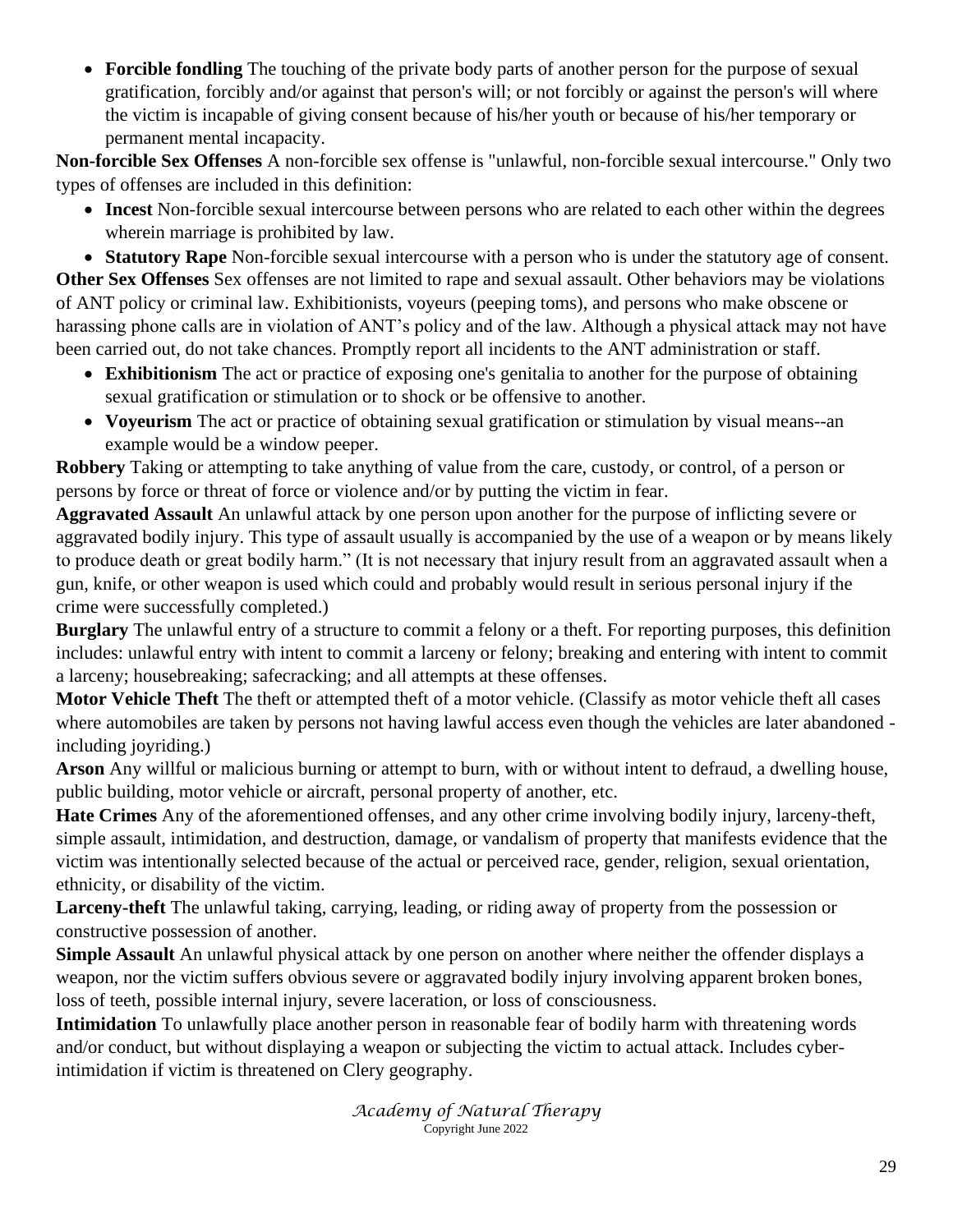**Destruction, damage or vandalism of property** To willfully or maliciously destroy, damage, deface, or otherwise injure real or personal property without the consent of the owner or the person having custody or control of the property.

**Illegal Weapons Possession** The violation of laws or ordinances prohibiting the manufacture, sale, purchase, transportation, possession, concealment, or use of firearms, cutting instruments, explosives, incendiary devices, or other deadly weapons. This classification encompasses weapons offenses that are regulatory in nature. Include in this classification: the manufacture, sale, or possession of deadly weapons; carrying deadly weapons- -concealed or openly; using, manufacturing, etc. of silencers; furnishing deadly weapons to minors; aliens possessing deadly weapons; and attempts to commit any of the above. The possession on campus of any firearm, wrist rocket or other deadly weapon is prohibited by university policy.

**Drug Law Violations** Violations of laws prohibiting the production, distribution and/or use of certain controlled substances and the equipment or devices utilized in their preparation and/or use. The unlawful cultivation, manufacture, distribution, sale, purchase, use, possession, transportation or importation of any controlled drug or narcotic substance; and arrests for violations of state and local laws, specifically those relating to the unlawful possession, sale, use, growing, manufacturing, and making of narcotic drugs.

**Liquor Law Violations** Violation of state or local laws or ordinances prohibiting the manufacture, sale, purchase, transportation, possession, or use of alcoholic beverages--not including driving under the influence and drunkenness. Included in this classification is: the manufacture, sale, transporting, furnishing, possessing, etc., of intoxicating liquor; maintaining unlawful drinking places; bootlegging; operating a still; furnishing liquor to a minor or intemperate person; underage possession, using a vehicle for illegal transportation of liquor; drinking on a train or public conveyance; and attempts to commit any of the above.

**Domestic Violence** Any felony or misdemeanor crime committed by a current or former spouse of the victim; person the victim has a child with; an individual who cohabitates, or has lived with the victim as a spouse, or a person similarly situated to a spouse; and any other person committing an act against an adult or youth who is protected from that person's acts under the domestic or family violence laws of the jurisdiction.

**Dating Violence** Violence committed by a person who has been in a social relationship of a romantic or intimate nature with the victim (based on the length and type of relationship and frequency of interaction). Stalking is defined as engaging in conduct directed at a specific person that would cause a reasonable person to (a) fear for their safety or the safety of others; or (b) suffer substantial emotional distress.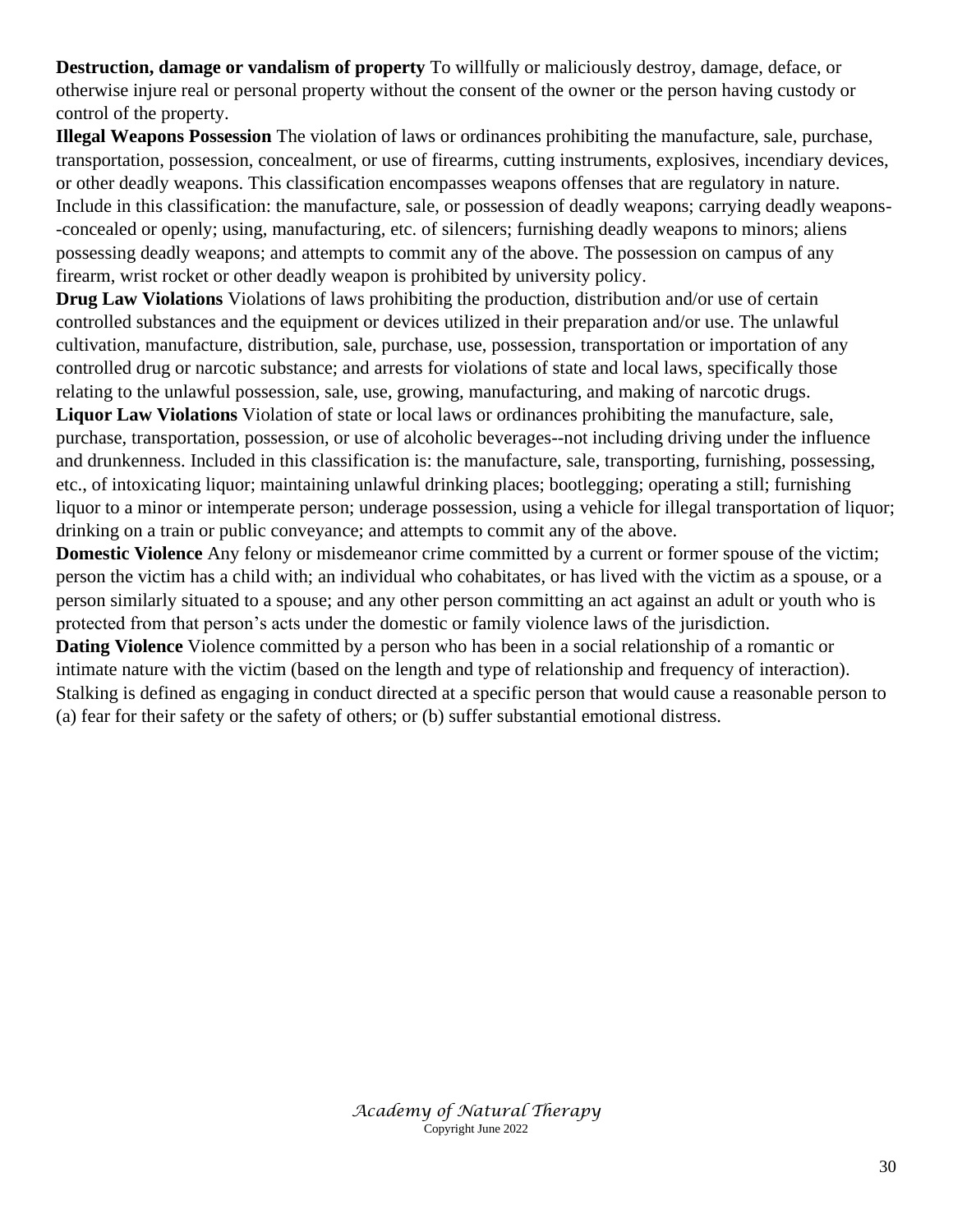# *Community Resource Contacts EMERGENCY CALLS: DIAL 911*

| https://www.greeleypd.com |  |
|---------------------------|--|

### *FIRE*

| www.greeleygov.com/services/fd/fire |  |
|-------------------------------------|--|

### *HOSPITALS/HEALTH CARE*

| 1801 16th St., Greeley                                               |  |
|----------------------------------------------------------------------|--|
| www.bannerhealth.com/locations/greeley/north-colorado-medical-center |  |

| 6767 W $29th$ St., Greeley                                    |  |
|---------------------------------------------------------------|--|
| https://www.uchealth.org/locations/uchealth-greeley-hospital/ |  |

### *HAZMAT/POISON CONTROL*

| csp.colorado.gov/services-we-provide/hazardous-materials |  |
|----------------------------------------------------------|--|

| https://www.copoisoncenter.org |  |  |
|--------------------------------|--|--|

### *COUNSELING/SUPPORT*

| 928 $12th$ St, Greeley         |  |
|--------------------------------|--|
| www.coloradocrisisservices.org |  |

| https://suicidepreventionlifeline.org                           |  |
|-----------------------------------------------------------------|--|
| (chat, Spanish, and Deaf and Hard of Hearing options available) |  |

### *VICTIM ASSISTANCE*

| http://traumahealth.org |  |
|-------------------------|--|

Greeley Police Victim Services.................................................................... (970) 351-5345 [www.greeleypd.com/victim-assistance](http://www.greeleypd.com/victim-assistance/)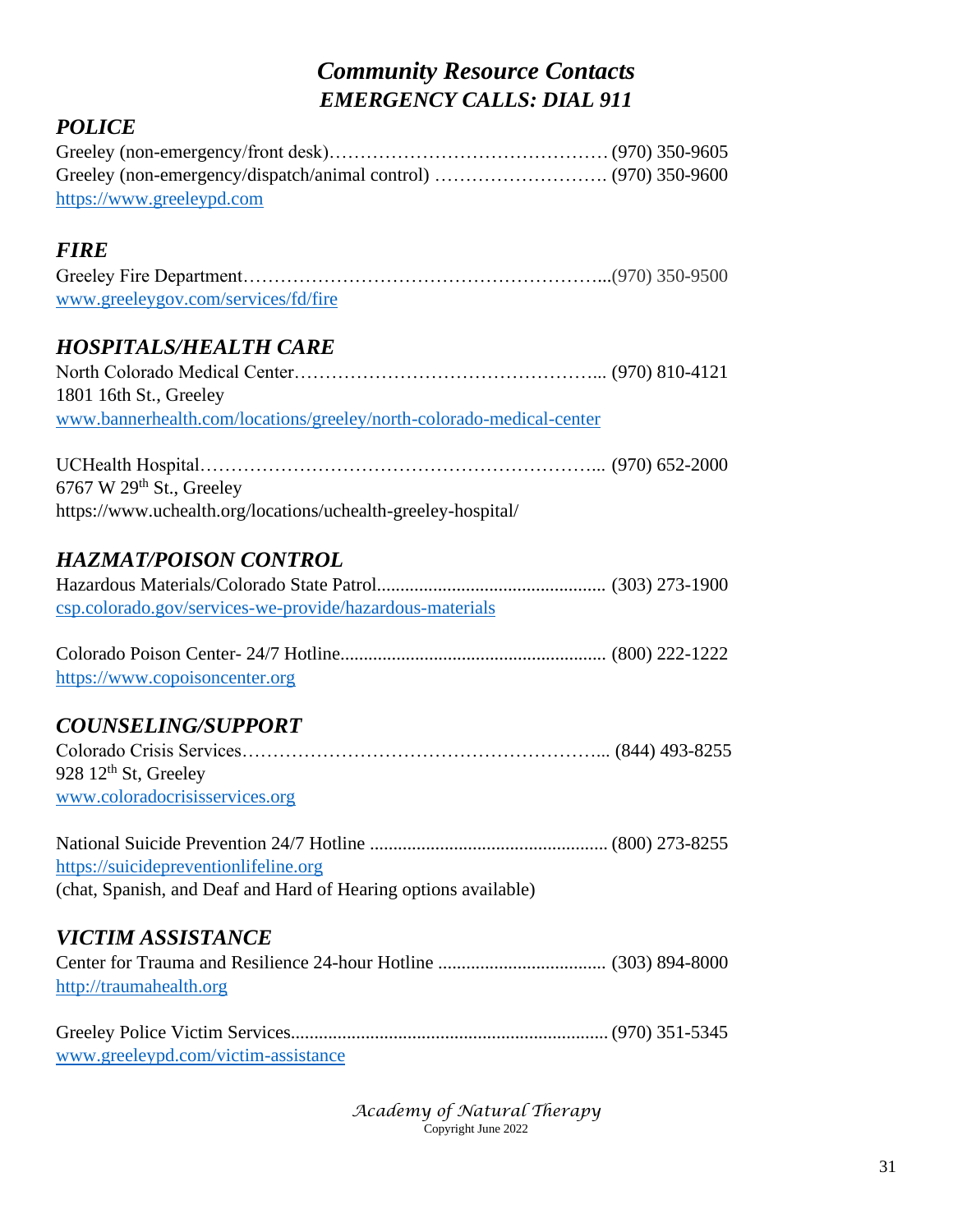#### *ALCOHOL AND DRUG ABUSE COUNSELING* North Range Behavioral Health

| NORIA Range Benavioral Health |  |
|-------------------------------|--|
|                               |  |
|                               |  |
|                               |  |
|                               |  |
|                               |  |
| www northrongo arg            |  |

[www.northrange.org](http://www.northrange.org/)

*For more resources, see Schedule B of the Academy's Drug and Alcohol Prevention Program on page 15 of this document.*

### *DOMESTIC VIOLENCE SHELTERS & COUNSELING*

National Domestic Violence Hotline...................(800) 799-SAFE or TTY (800) 787-3224 [https://www.thehotline.org](https://www.thehotline.org/)

Colorado Crisis Services…………………………………………………... (844) 493-8255 928 12<sup>th</sup> St, Greeley [www.coloradocrisisservices.org](http://www.coloradocrisisservices.org/)

| Sexual Assault Victim Advocate (SAVA)             |  |
|---------------------------------------------------|--|
| Medical & Legal Advocacy, Therapy, Support Groups |  |
|                                                   |  |
|                                                   |  |
| www.savacenter.org                                |  |

| A Woman's Place |                                                                                             |
|-----------------|---------------------------------------------------------------------------------------------|
|                 | Safe Shelter, Safety Planning, Victim Advocacy, Case Management, Legal Advocacy, Counseling |
|                 |                                                                                             |
|                 |                                                                                             |
| www.awpdv.org   |                                                                                             |

### *WELD COUNTY EMERGENCY PREPAREDNESS GUIDE*

[https://www.weldgov.com/Government/Departments/Office-of-Emergency-Management/Community-](https://www.weldgov.com/Government/Departments/Office-of-Emergency-Management/Community-Preparedness-Information-and-Guides)[Preparedness-Information-and-Guides](https://www.weldgov.com/Government/Departments/Office-of-Emergency-Management/Community-Preparedness-Information-and-Guides)

### *REGISTERED SEX OFFENDER LOOKUP*

<https://www.colorado.gov/apps/cdps/sor/>

### *TO REPORT A CRIME*

In addition, please report any 911 calls, suspicious activity, or concerns to the following:\*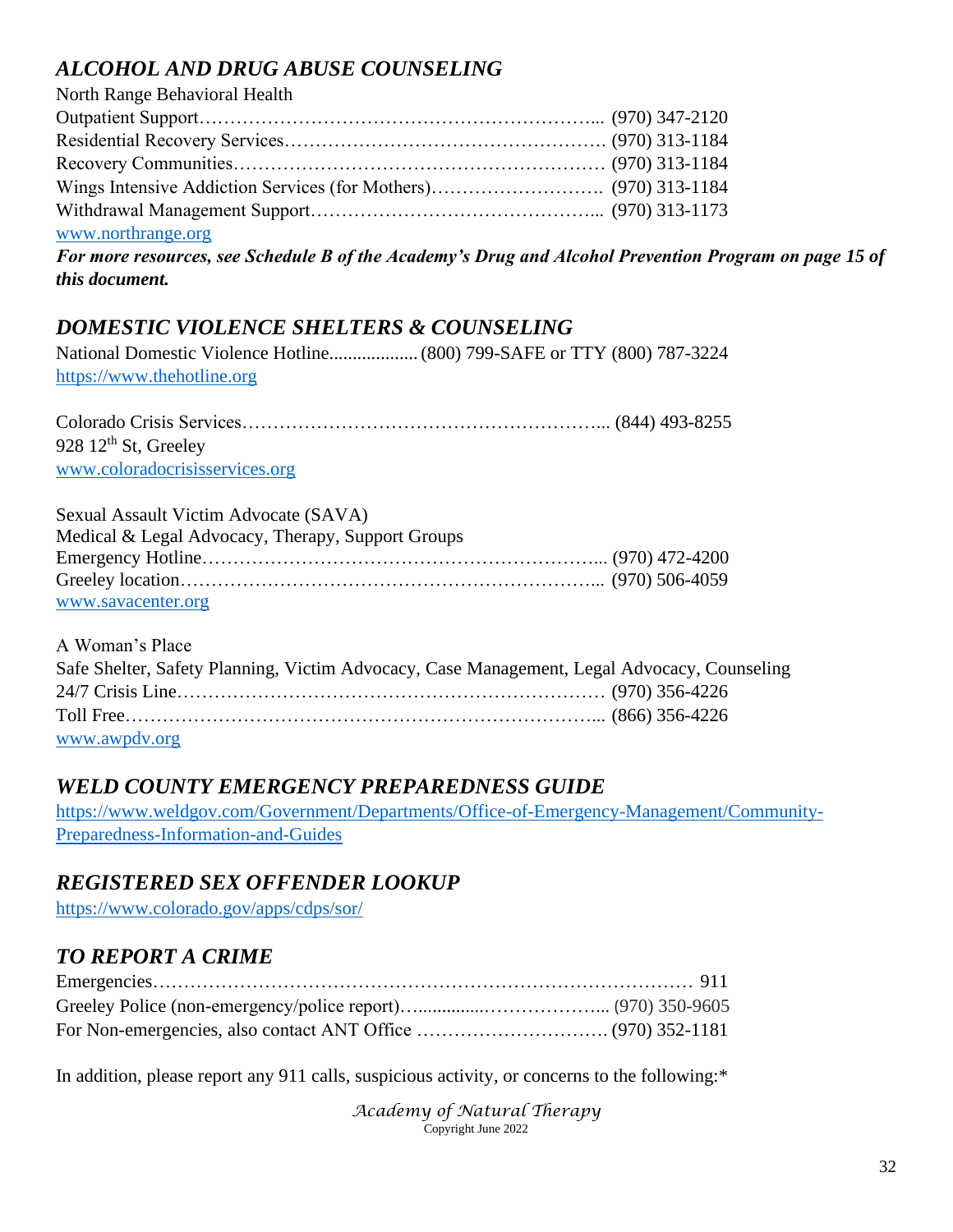Jennifer Mongan - Executive Director /VAWA Coordinator Campus Security Authority (970) 302-7006

Tim Gross - Director of Financial Aid Campus Security Authority (970) 352-1181, Ext. 112

Mary Jo Thaxton - Director of Accounts Campus Security Authority (970) 352-1181, Ext. 114

If in class and on break, contact your instructor. Phone numbers will be given on the first day of class.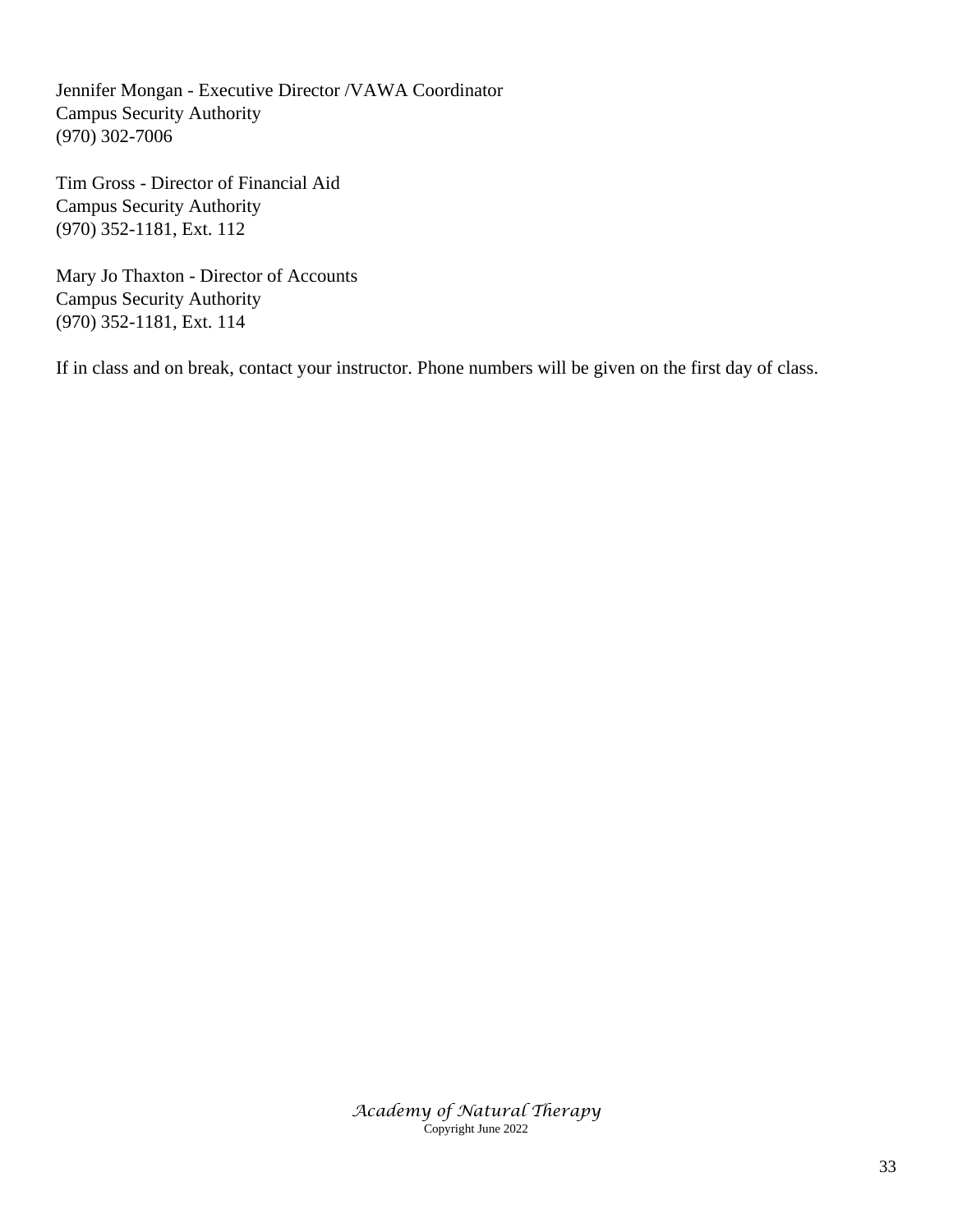**Heademy of Natural Therapy** 



**625 8th Avenue Greeley, Colorado 80631 Phone: (970) 352-1181 Fax: (970) 353-1906**

> **Clinic: (970) 353-1047 [www.natural-therapy.com](http://www.natural-therapy.com/)**

**All programs of the Academy of Natural Therapy are approved and regulated by the Colorado Department of Higher Education, Private Occupational School Board**

> **The 750-hour Program is accredited by the Commission on Massage Therapy Accreditation (COMTA)**

**Owned and operated by the Academy of Natural Therapy, Inc.** 

**Jeremiah James Mongan, CEO Jennifer Mongan, Executive Officer Dorothy Mongan, Founder**